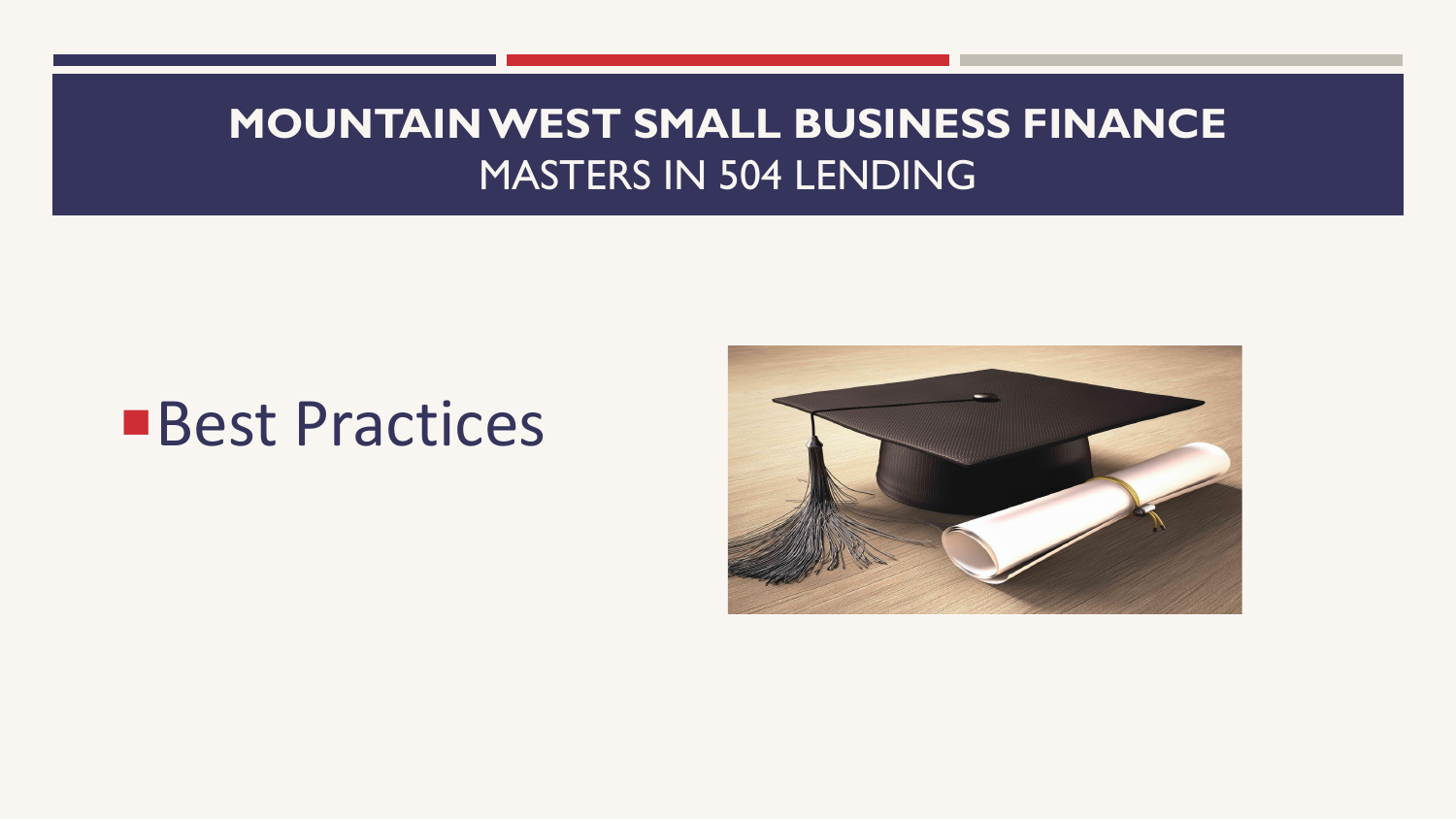- Welcome to the third session of the Masters in 504 Lending Series, presented by Mountain West Small Business Finance
- We appreciate your taking the time to visit with us today, and throughout this series

Presenter:

Spencer Davis VP, Senior Lending Officer Mountain West Small Business Finance sdavis@mwsbf.com 801.412.3769 (Office) 435.669.4622 (Cell)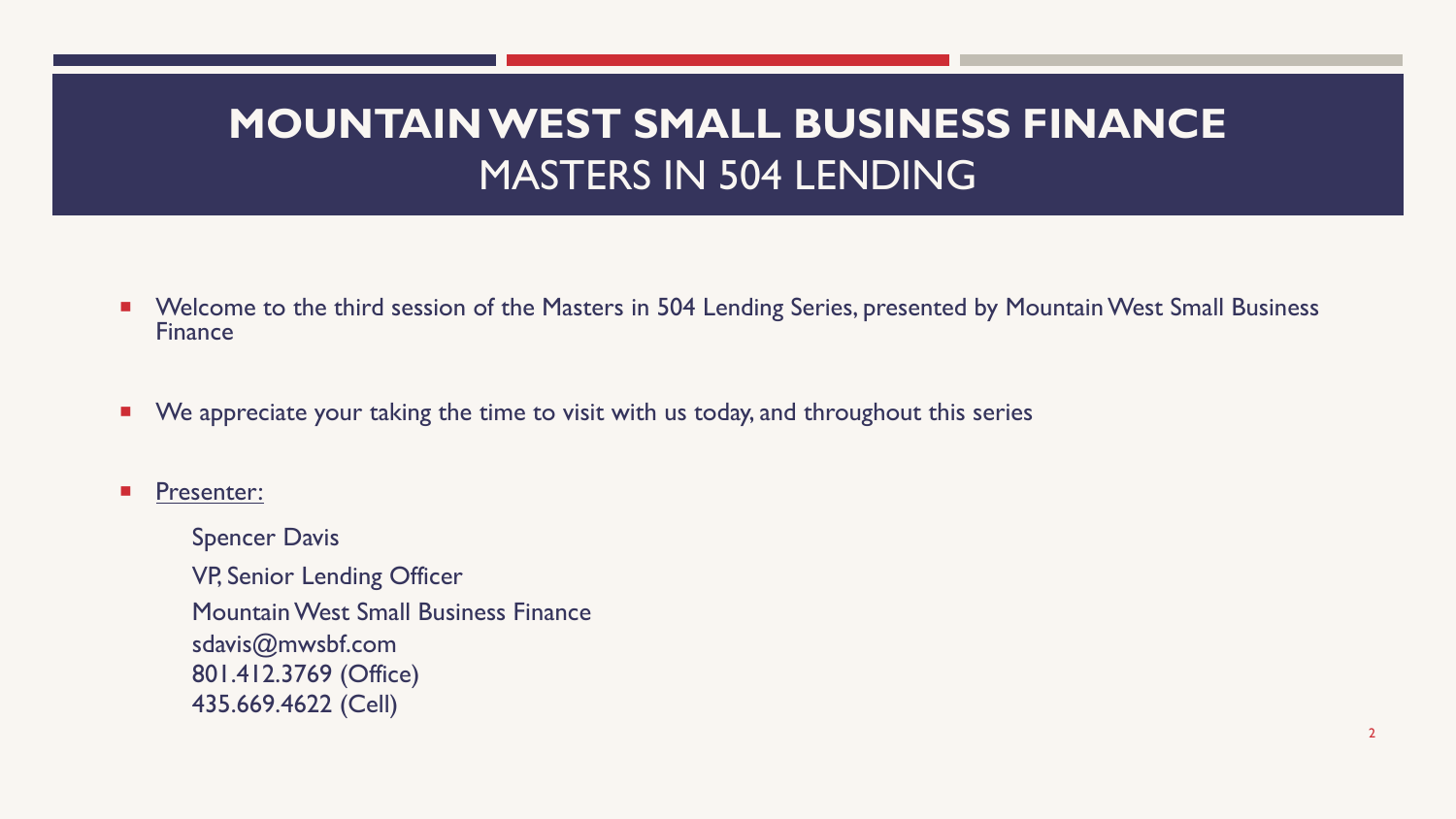#### **Best Practices from MWSBF**

- **We've learned a thing or two over the last 42 years** 
	- **Number 1 SBA 504 lender in Utah**
	- **Number 1 SBA 504 lender in our SBA Region**
	- Top 10 SBA 504 lender in the nation
	- **EXECUTE:** We are leaders and teachers in our industry
	- **EXEQUE A** We do hundreds of loans each year
	- We train other CDCs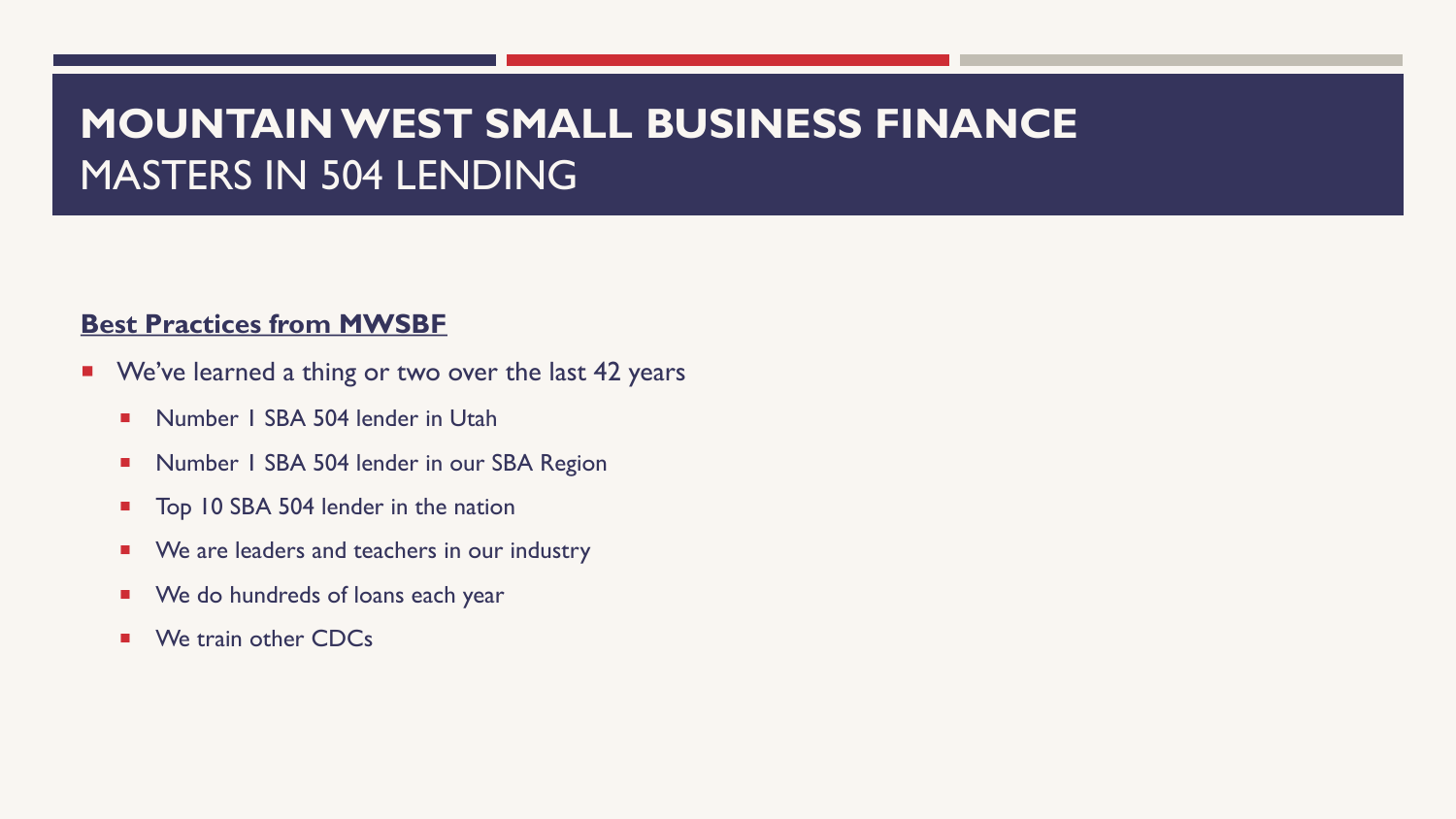#### **Our Goal is to Get the Loans We Work On Approved and Funded Quickly**

- **E** Meet deadlines
- **EXTERCH** Simple and efficient as possible
- **E** Avoid surprises
- **We want you and your customer to be happy**
- We want to be your number I CDC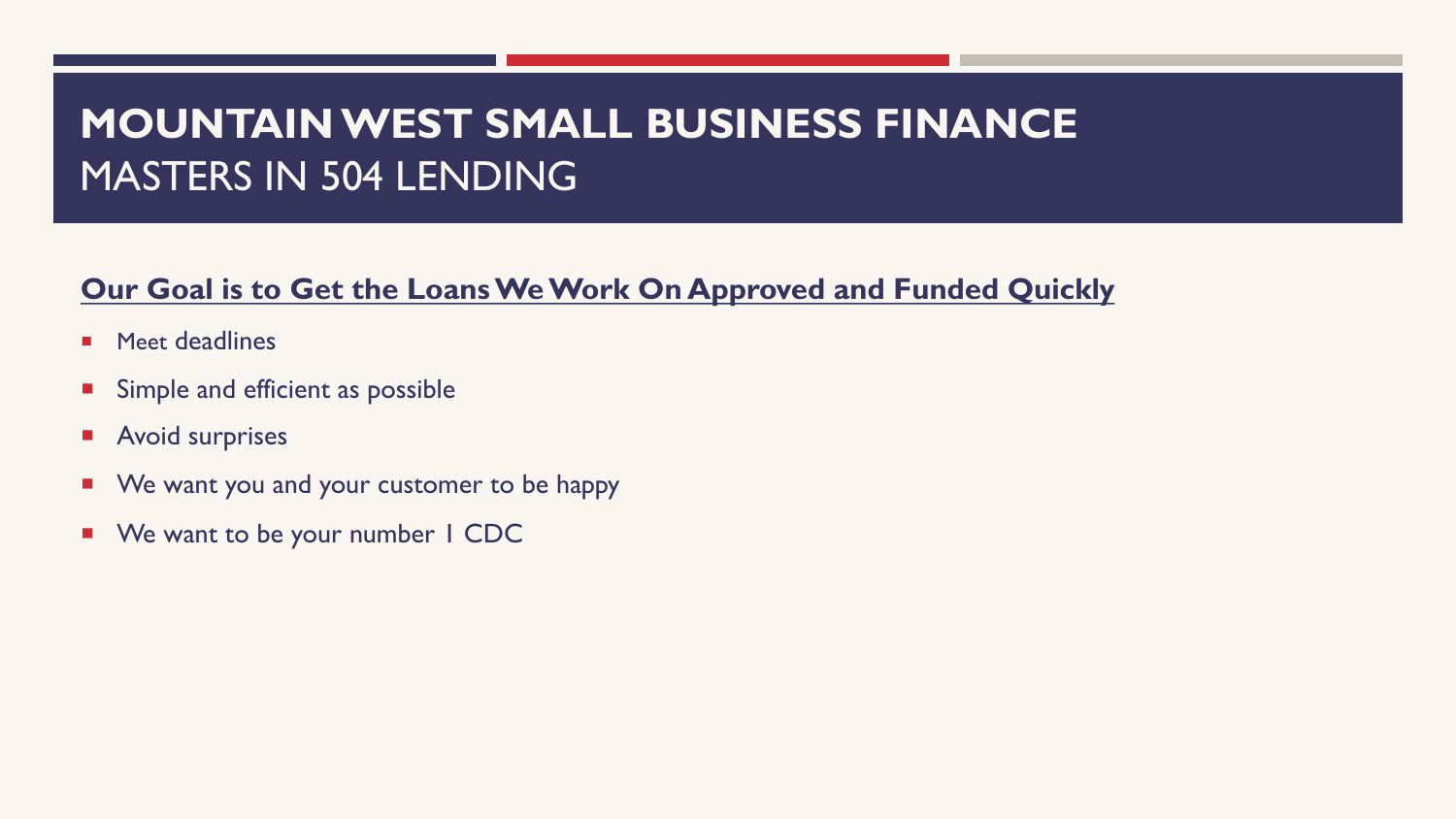## Communication is Key

- We need to have as much information as possible upfront
	- We want to communicate with you as early as possible.
	- **What is the correct information to communicate up front?**
	- **This presentation will cover the information that we want to know up front.**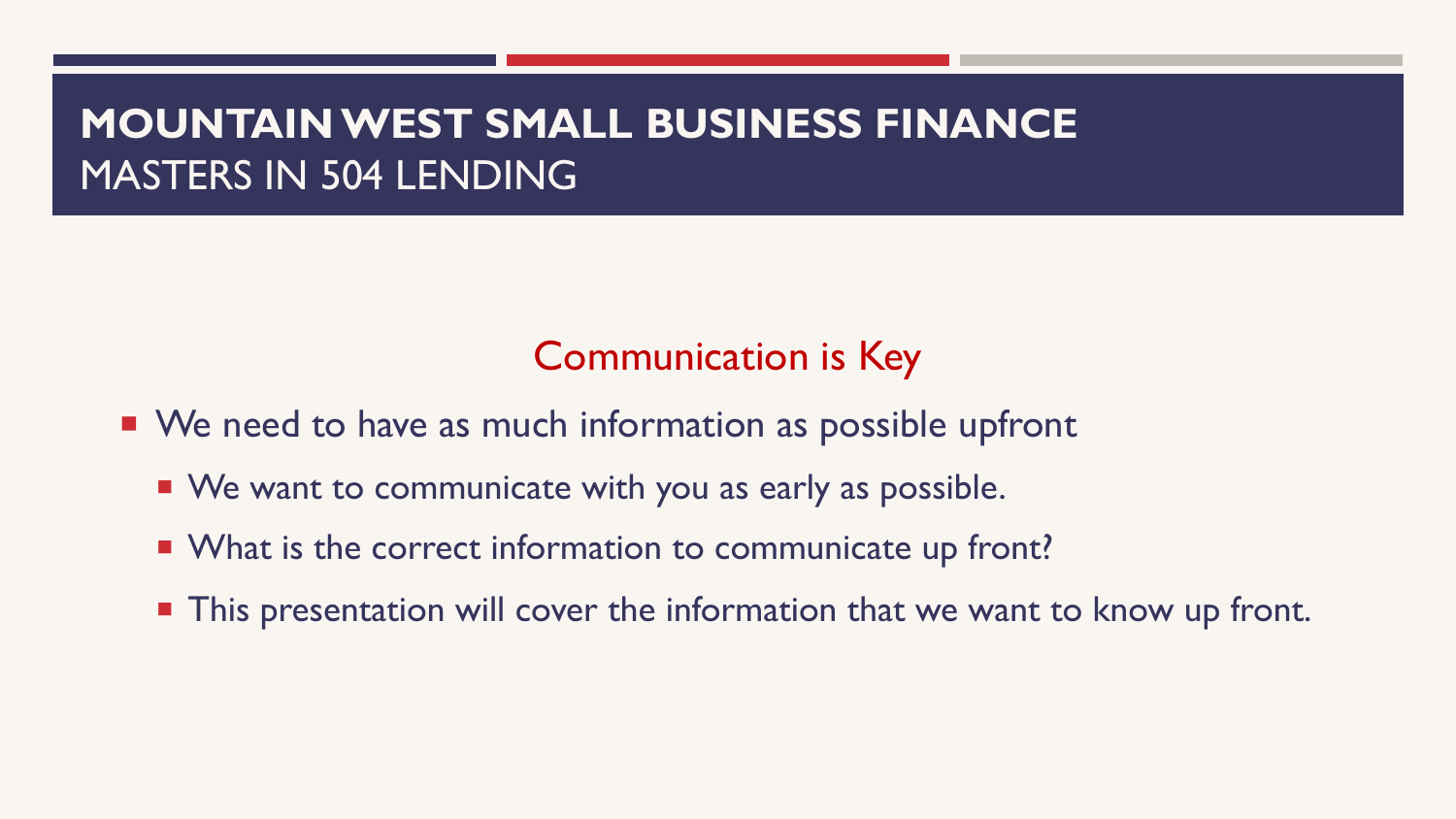#### Tell Us About the Project

- Straight purchase
- **Construction**
- **Equipment**
- Refinance without expansion
- Refinance with expansion
- Partner buyout
- Timing and deadlines
- Why?
	- This helps us know what kind of information we need to collect for the loan, what eligibility items we need to cover, and timing expectations.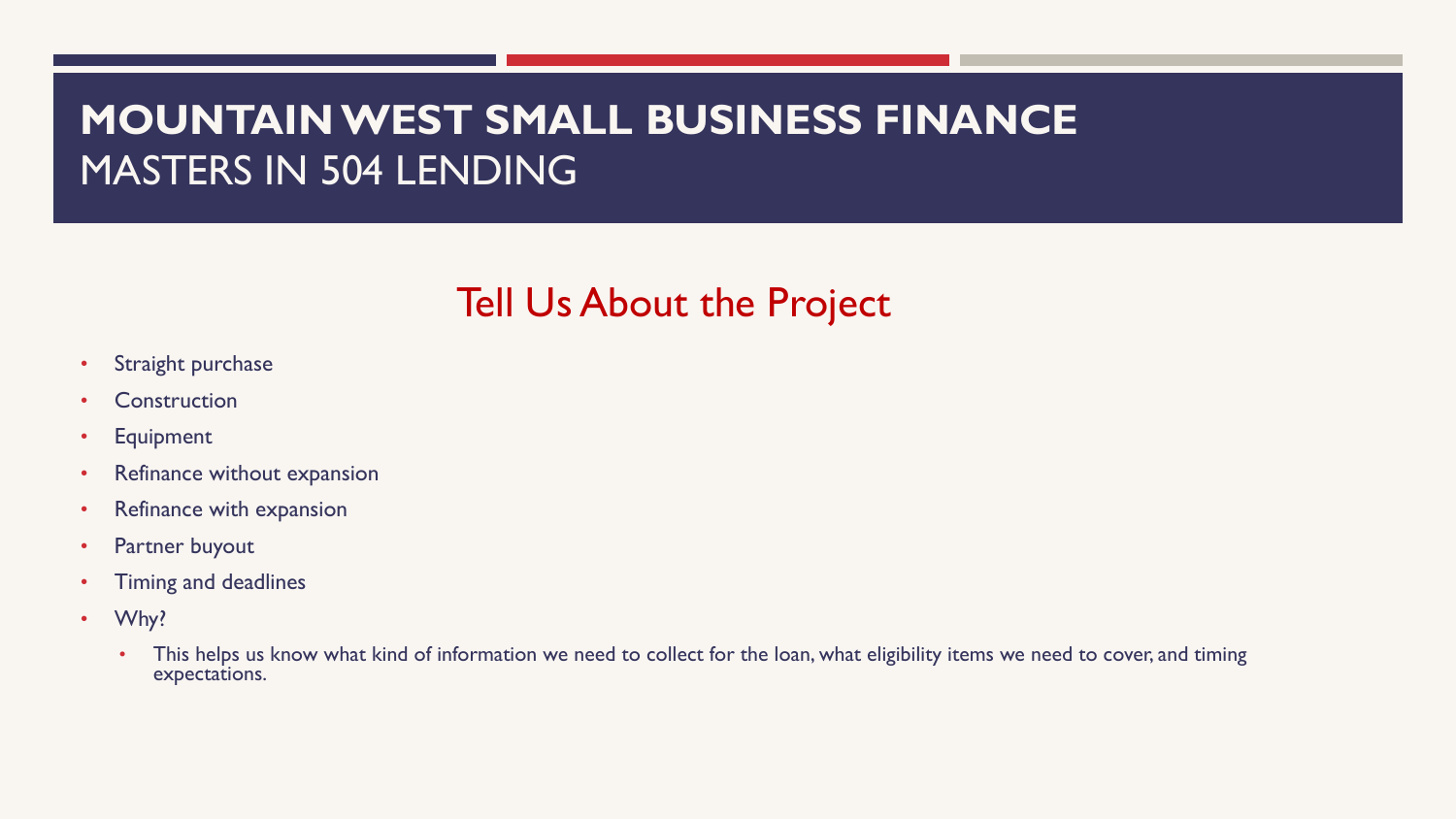#### Tell Us About the Project Costs

- **Discuss the estimated project costs associated with the loan** 
	- **E** Hard costs
	- Soft costs
	- Estimated interest rate and term for both the Lender and SBA loans
	- SBA has asked us to round the total project cost up to the nearest hundredth
	- Why?
		- **This helps us know the kind of information we need to collect for the loan and it also helps us both get on the** same page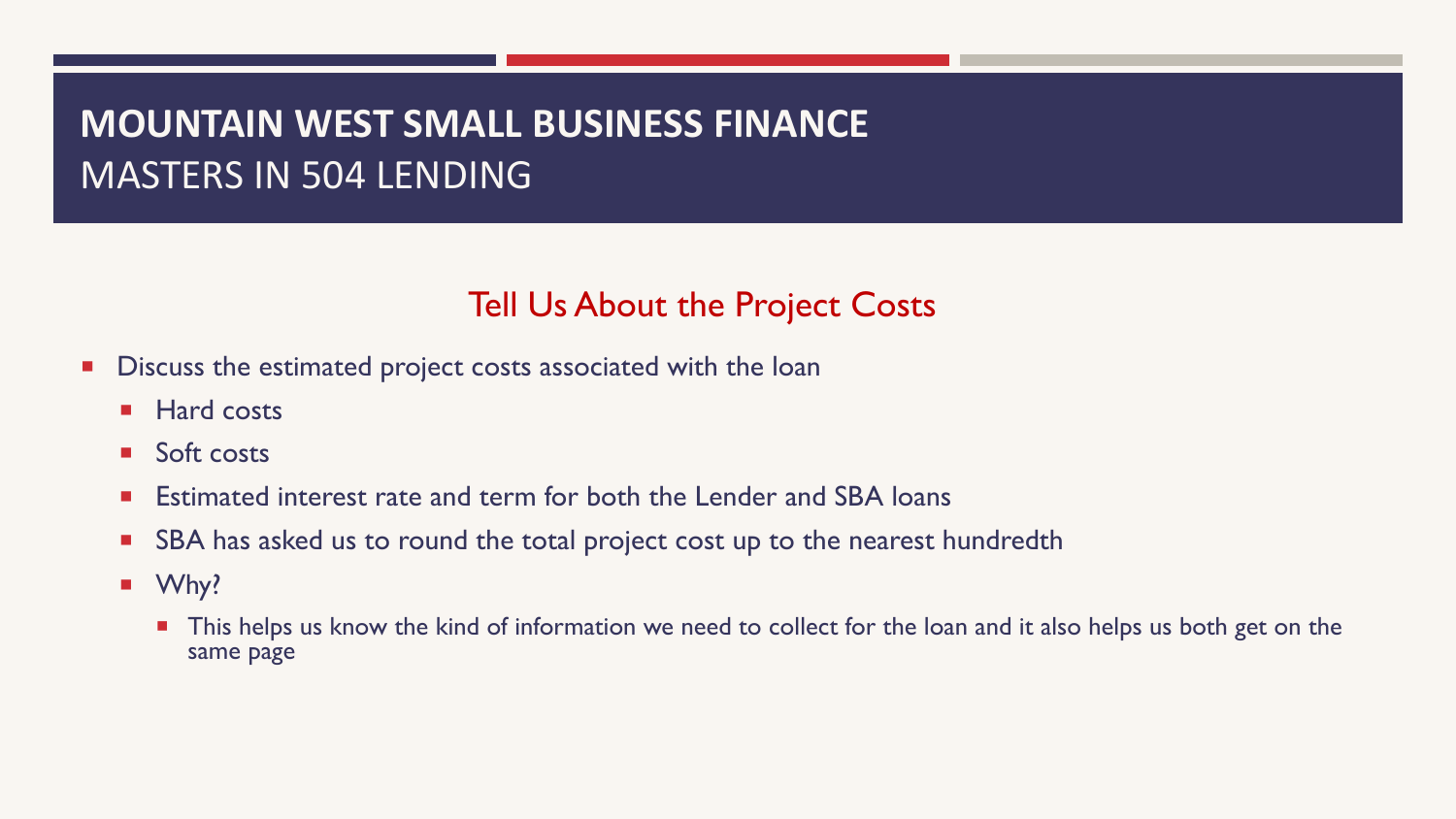#### Let's Discuss Structure

- How long have they been in business?
- Is the building general or special purpose?
- What is the source of their injection?
- Why?
	- We want to be on the same page with you from the beginning on structure and we want to make sure the borrower has sufficient funds for the injection.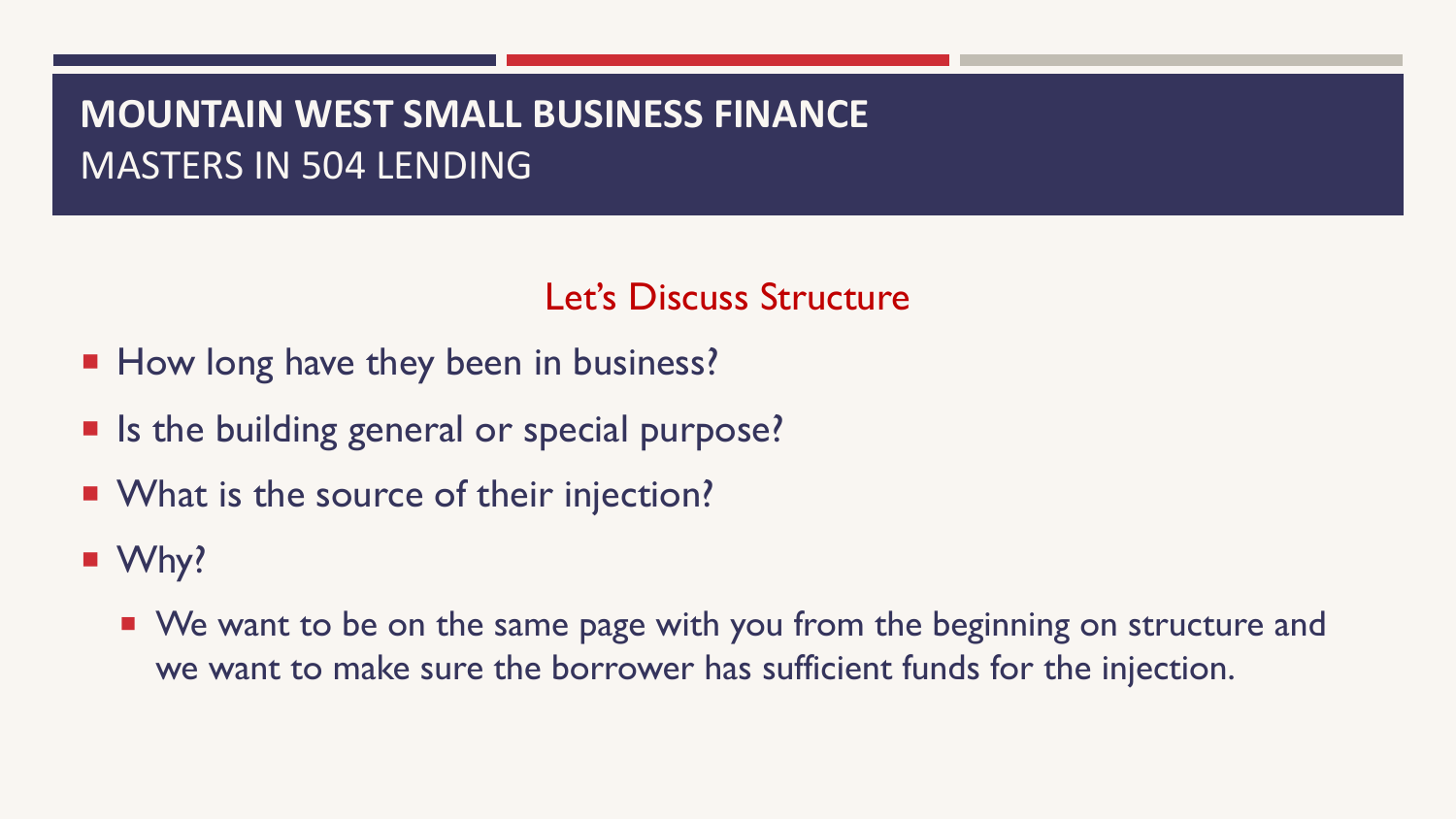#### Sources and Uses

- **Once we understand the type of project, the estimated project costs, the structure and the estimated** interest rates and terms, we can create a Sources and Uses document for you.
- Why?
	- $\blacksquare$  It is an excellent visual representation of how the loan works
	- It creates an easy guide to help explain this type of loan to your borrower
	- **If It gives your borrower an estimate of loan fees as well as monthly and annual payments for both** loans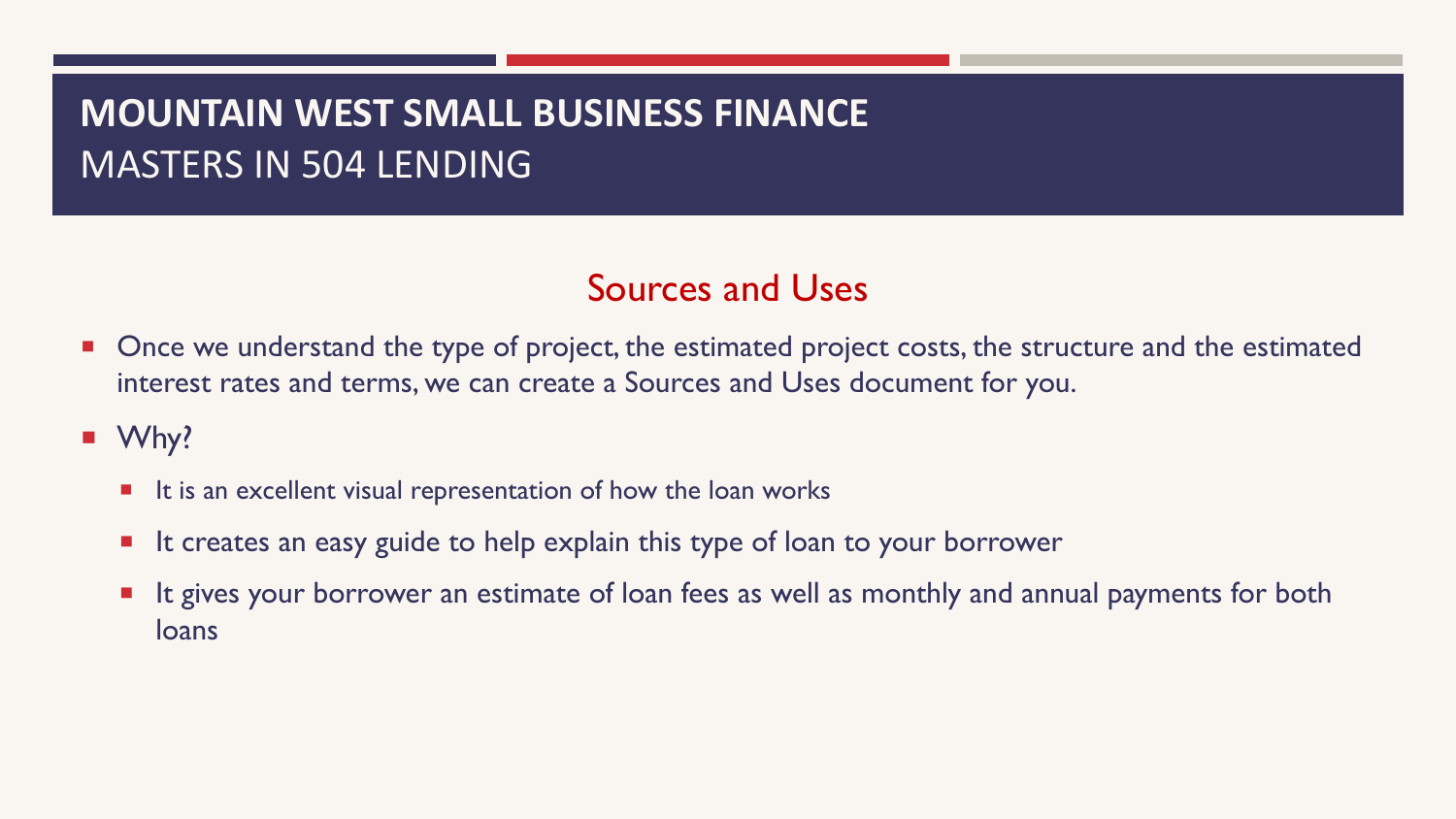#### Tell Us About the Business

- **What entities are involved?** 
	- **■** Who is the Operating Company?
	- Will there be an EPC?
	- **E** Are these entities owned personally or with a pass thru entity?
- **Notable 3 No Exter Start** What is their story?
- **Notally 11 Why do they want/need this loan?**
- Why?
	- This helps us to know what kind of information to collect for the loan, who our guarantors will be and the history of their business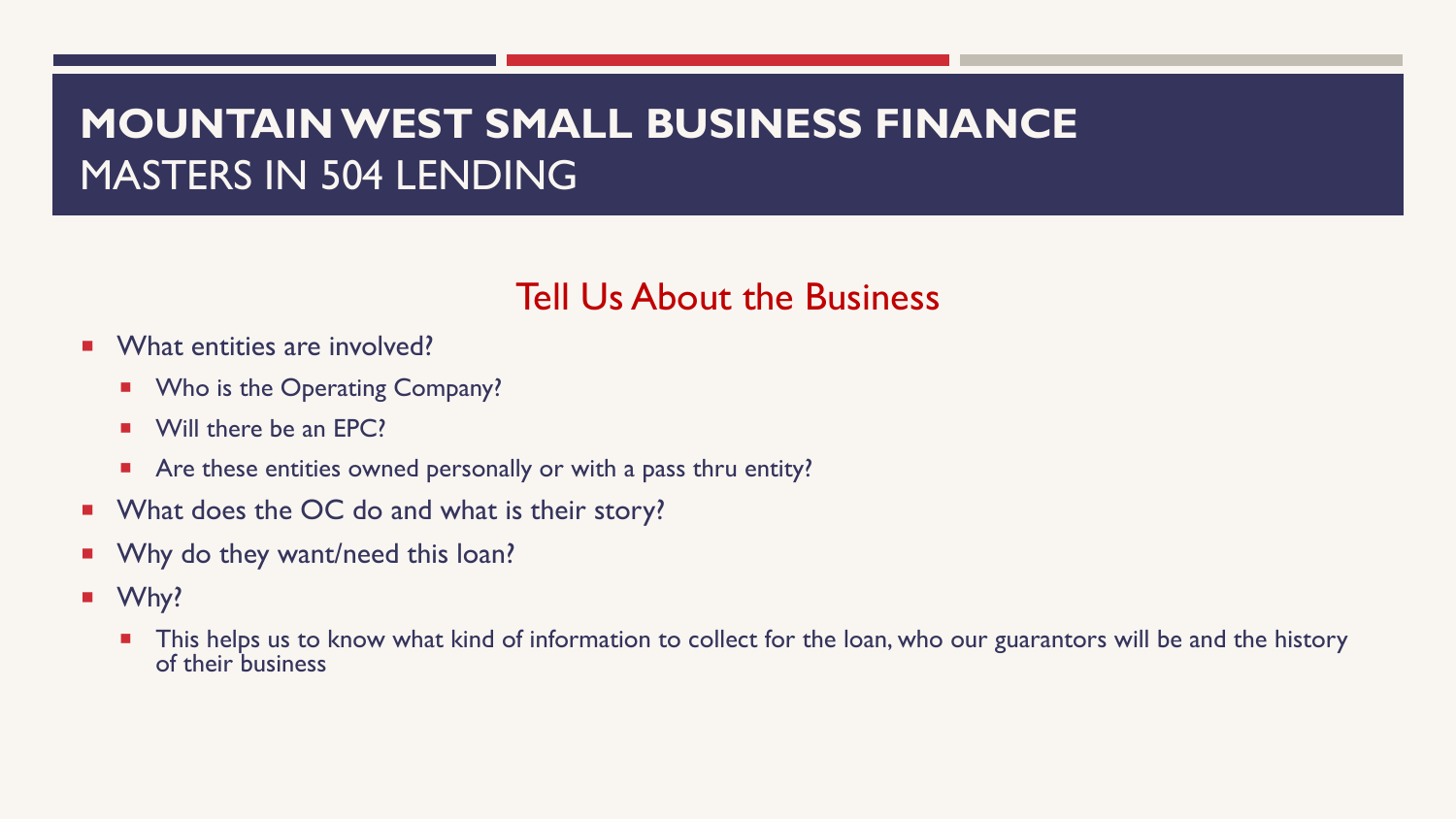#### Credit Worthiness

- $\blacksquare$  Give us a heads up on the strength of the borrower
- **If it would be good for us to know if repayment is strong, acceptable or needs projections**
- **E** Let us know if you are aware of any unusual circumstances with their ability to repay the loan
- **E** Let us know if you are aware of any significant issues on their personal credit
- Why?
	- We will of course do our own underwriting on the project but a heads up of any of the above gives us a better start on the loan and let's us know what to expect.
	- We can pre-screen a loan and give you a quick "Yes or No" on a borderline project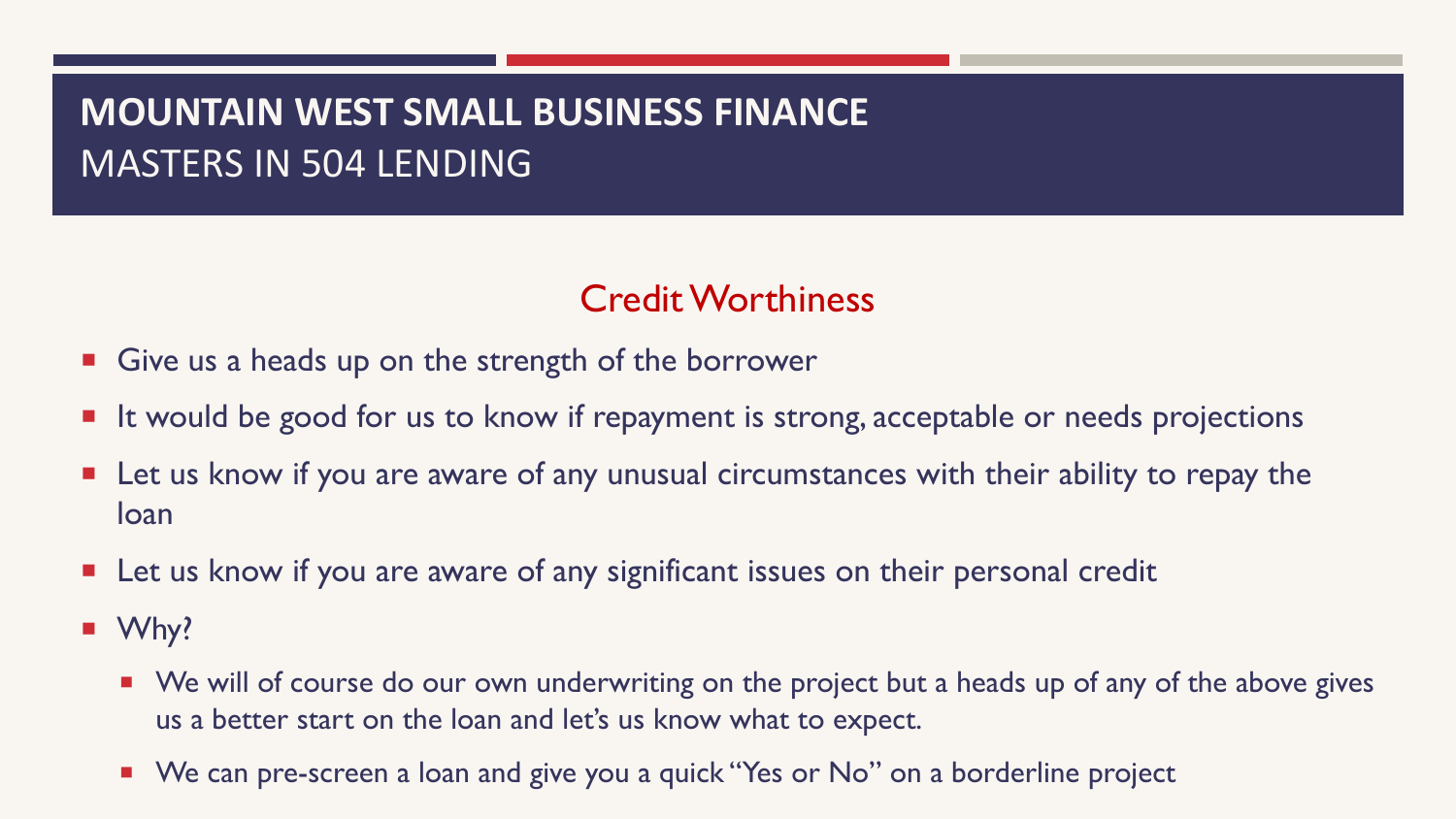#### Let's Discuss Eligibility

- **Occupancy**
- **EPC/OC rules**
- **Prior SBA loan history**
- **Environmental**
- **Franchise**
- **E** Historical property
- **E** Credit elsewhere
- **E** Bridge financing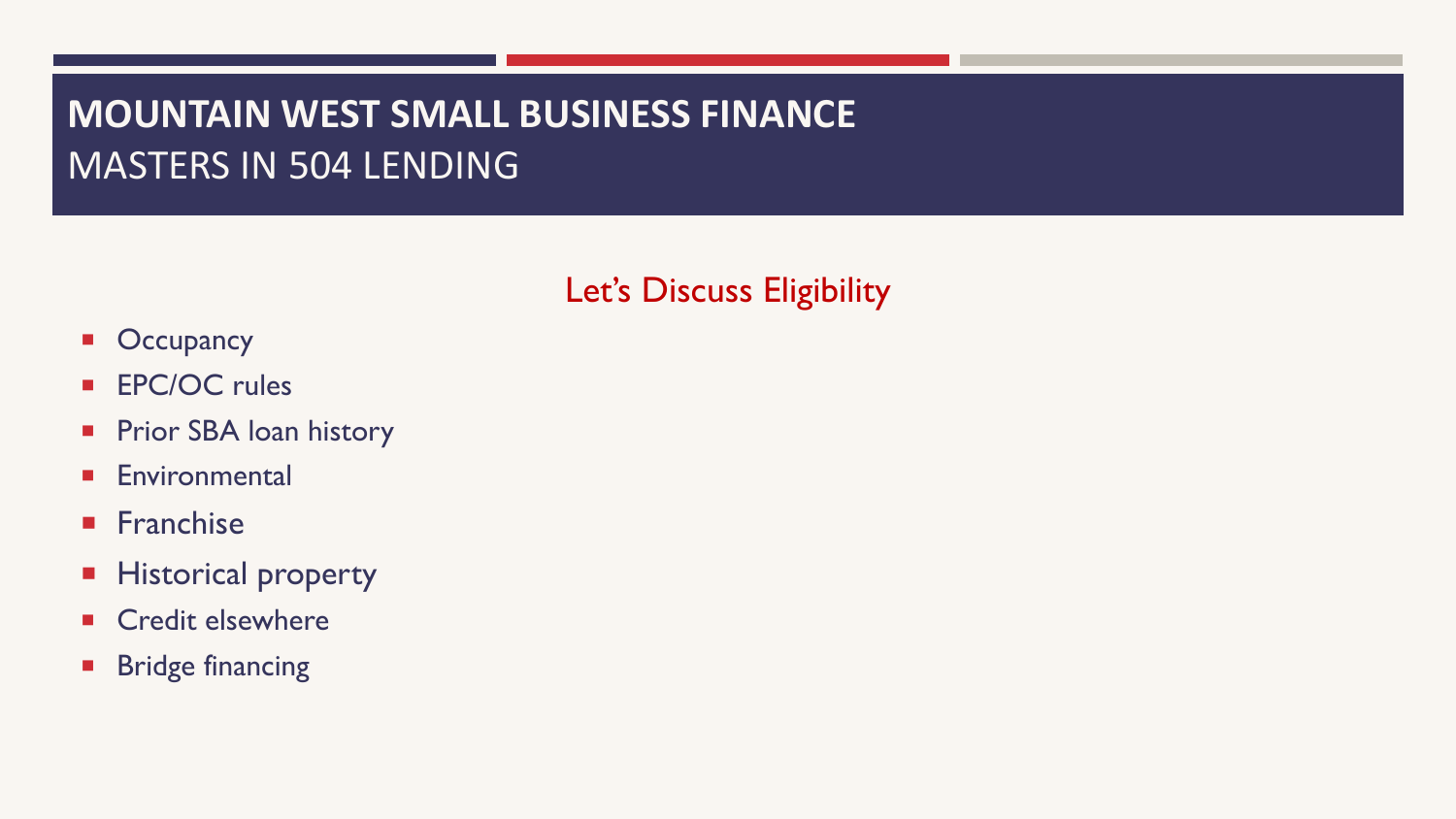# **Occupancy**

- Occupancy expectations for straight purchase, refinance and new construction
- The borrower's occupancy will be confirmed at two points during the origination process:
	- At application SBA reviews the appraisal
	- At closing we collect any third-party leases at closing
- All tenants must sign a Subordination and Non-Disclosure Agreement (SNDA)
	- **EXEC**'s collect these together
- Borrower must meet occupancy requirement in EACH condo unit they are purchasing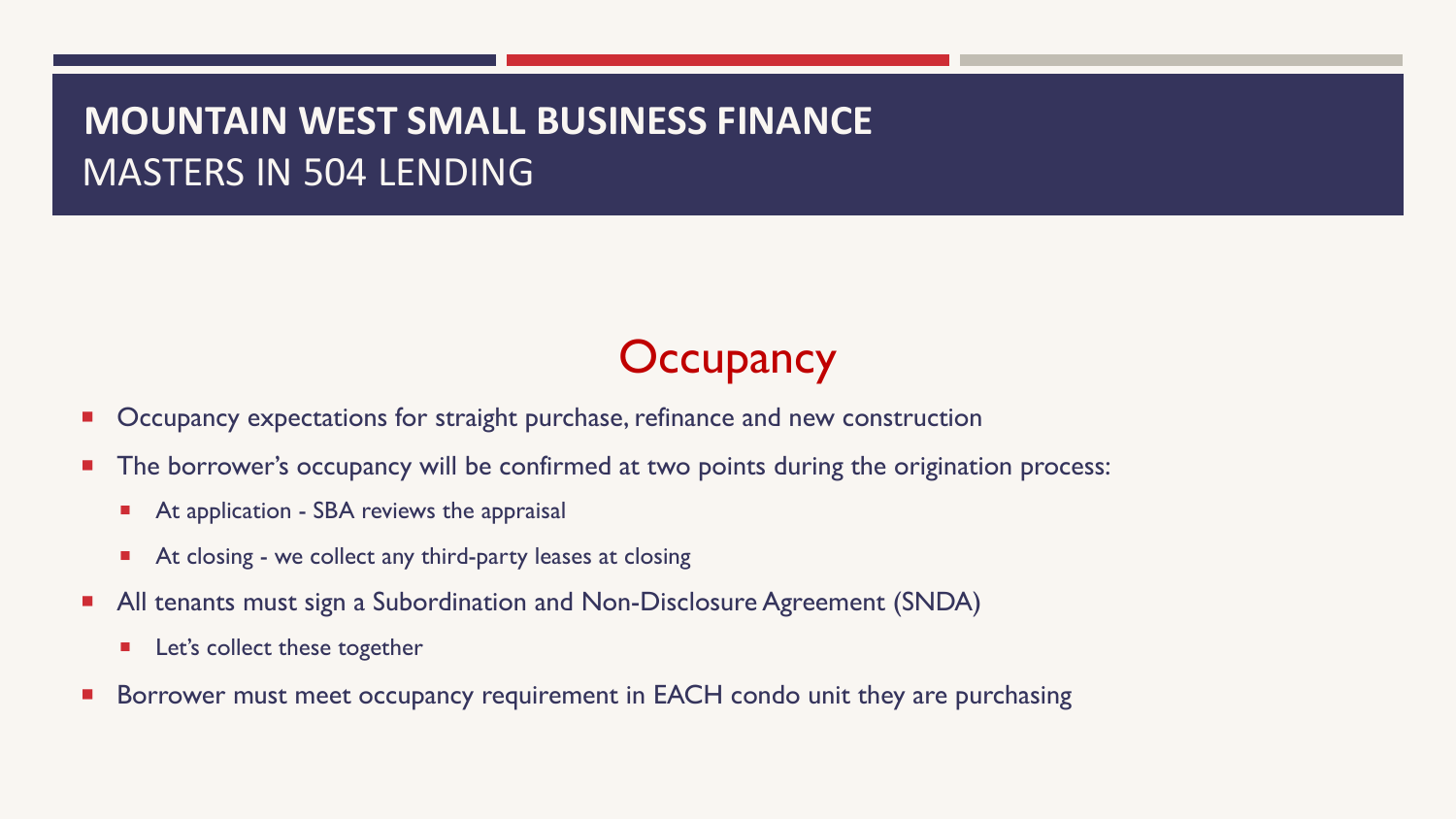#### EPC/OC Rules

- The EPC cannot be involved in any other business operations aside from leasing the building to the OC
- The EPC must lease 100% of the building to the OC
	- The OC can then turn around and sublease to third party tenants
	- **This means that the lease for any third-party tenant is between the OC and the tenant** 
		- The tenant will pay rent to the OC
- The rent payment between an OC and EPC cannot be considered excessive
	- SBA has not defined what "excessive" means but we have found that in most cases, a rent payment that is 20% above the debt service payment is acceptable
		- We have also found that SBA is willing to hear out reasons why a rent payment needs to be higher than 20% on a case-by-case basis (Property Taxes)
	- We are running into a lot of issues for repeat borrowers where they are not in compliance with these EPC/OC rules
		- **The SBA views them as being in technical default and won't approve a loan for them until they come back into compliance**
		- Often, the borrower is required to provide SBA with updated leases to prove they are back in compliance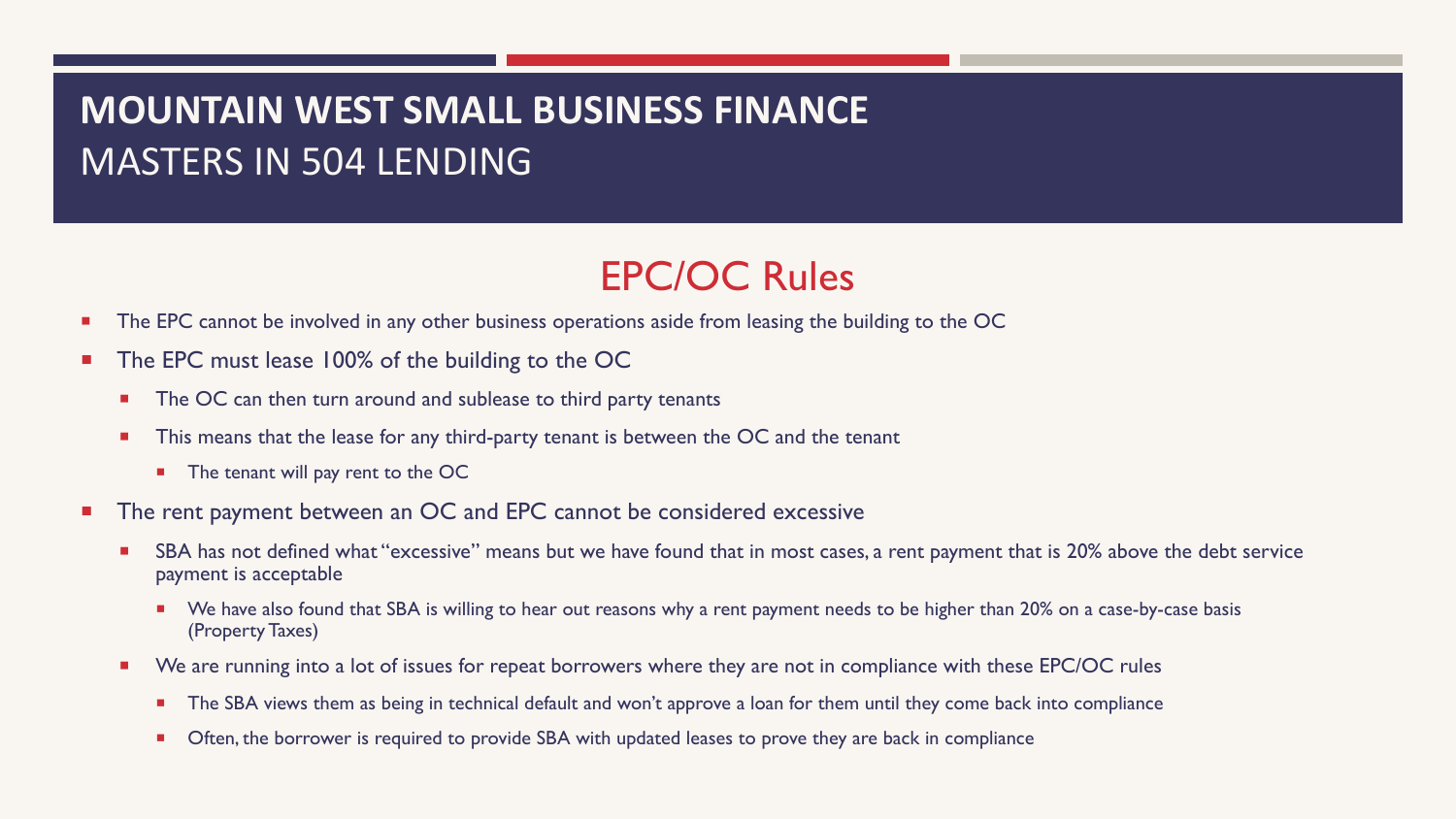#### Prior SBA Loan History

- Do they have any other SBA loans?
- **E** Have they ever defaulted on a prior SBA or government loan?
	- $\blacksquare$  If so they are not eligible for a new SBA loan
	- $\blacksquare$  The earlier we know this the better
- **How can we know if they have defaulted on an SBA loan?** 
	- When the borrower signs our application, they give us permission to collect prior SBA loan history data from our local SBA District Office.
	- We do this on every loan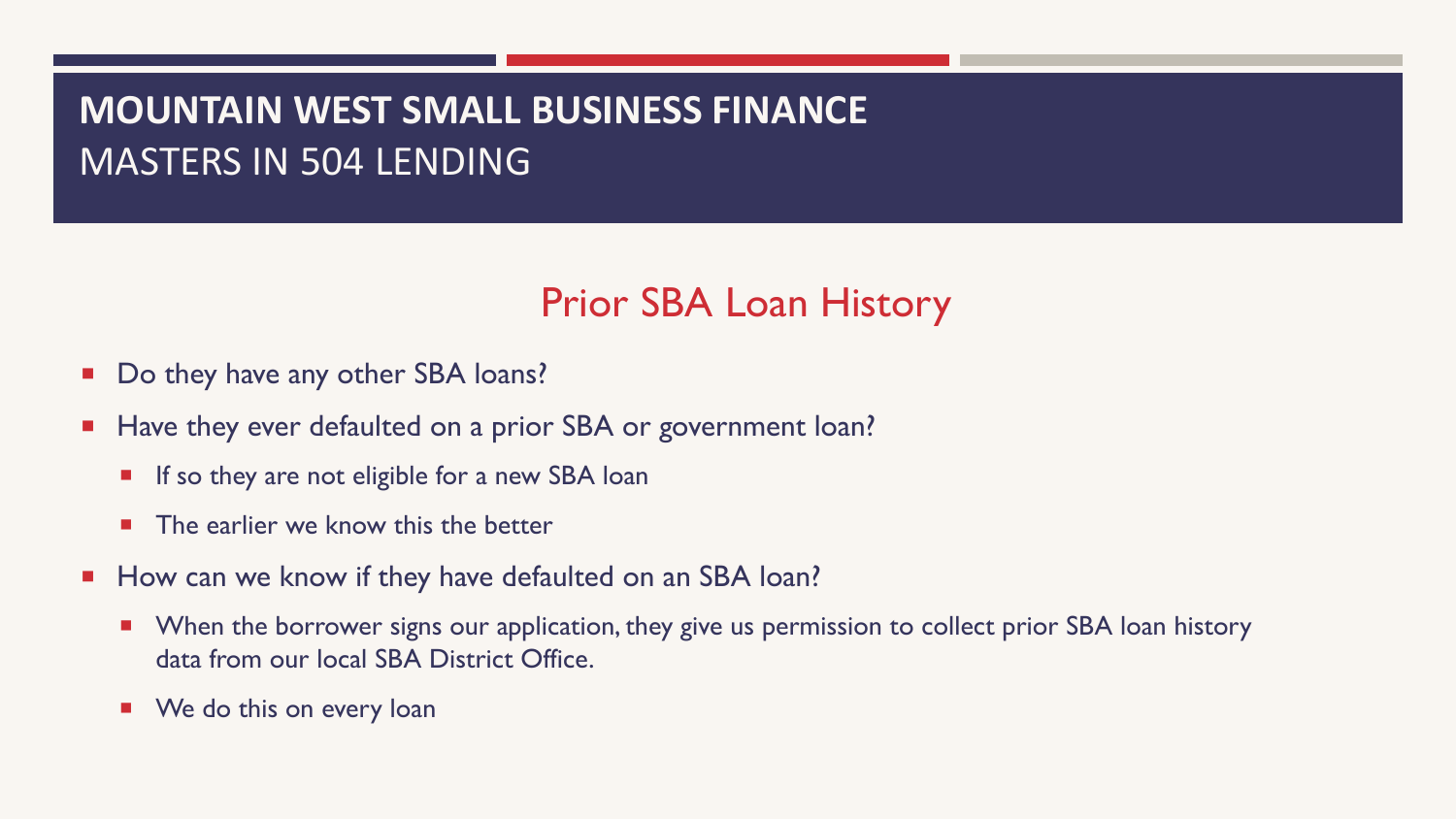#### Environmental Report

- Discuss upfront what kind of environmental report is needed and who is going to order it.
- We want to avoid getting all the way to the point where SBA has approved the loan and we realize we forgot to order the environmental report.
- We are not going to tell you who you should or should not order environmental reports from, but please be aware that we experience a high % of problems with RSRAs that are done by VeraCheck.
	- **E** Low Risk Level Two or Higher
	- Even with follow up information back to VeraCheck, they seem hesitant to update report.
	- This will at minimum cause time delays with SBA and at worst, create the need for a Phase I.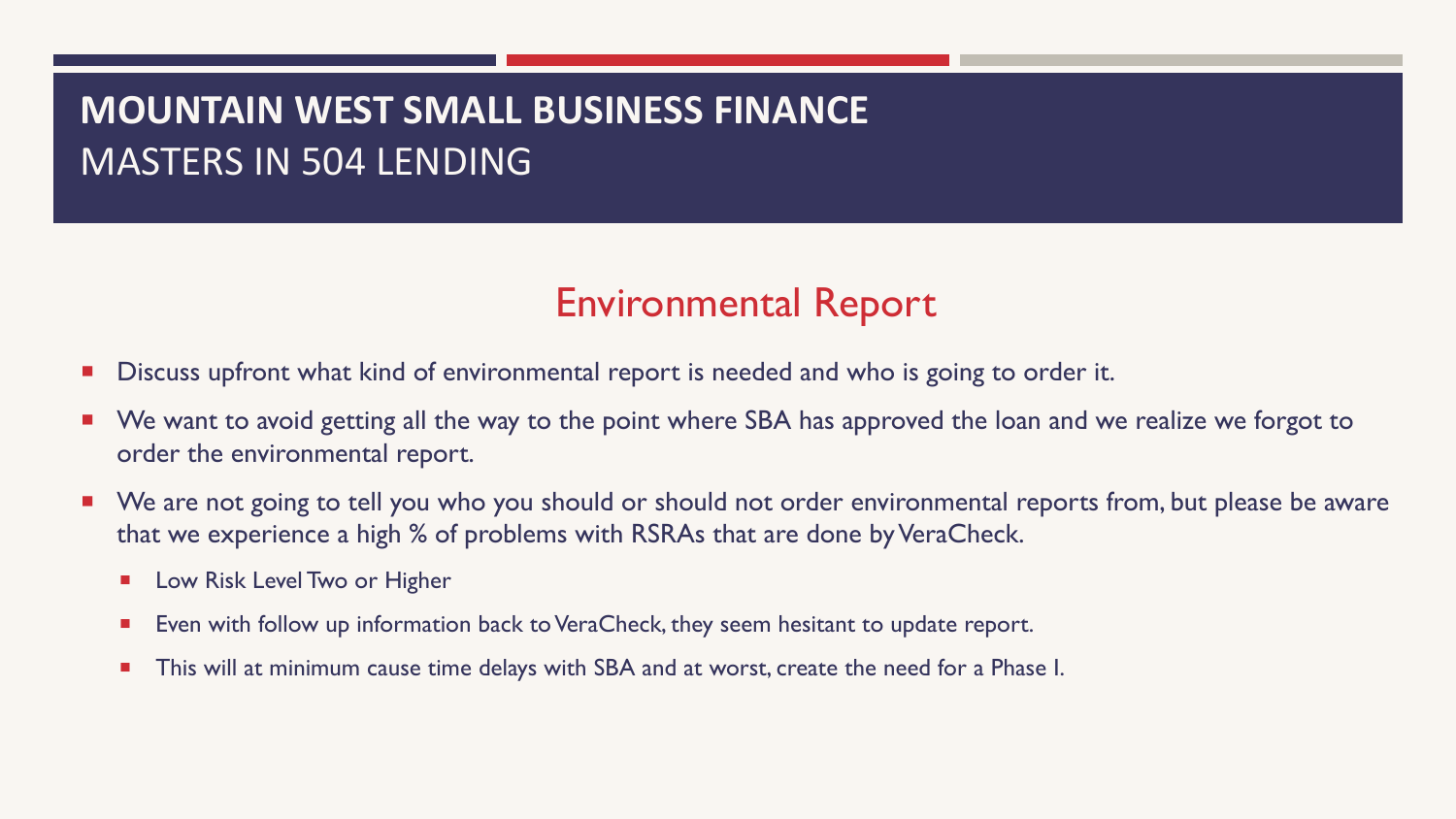#### Franchise

- **We want to know right away if the project business has a:** 
	- Franchise Agreement, License Agreement, Distributor Agreement, Membership Agreement, Jobber/Fuel Supply Agreement
- **Any of the above meet the FTC definition of a franchise which means they need to be on the SBA** Franchise Directory.
- **•** If the agreement has not already been pre-screened by SBA, it can be a very slow and frustrating process to get the agreement approved.
- We need to know this ASAP so that we get this process going if needed.
- We are not able to submit the loan to SBA for approval until the relevant agreement has been approved by SBA.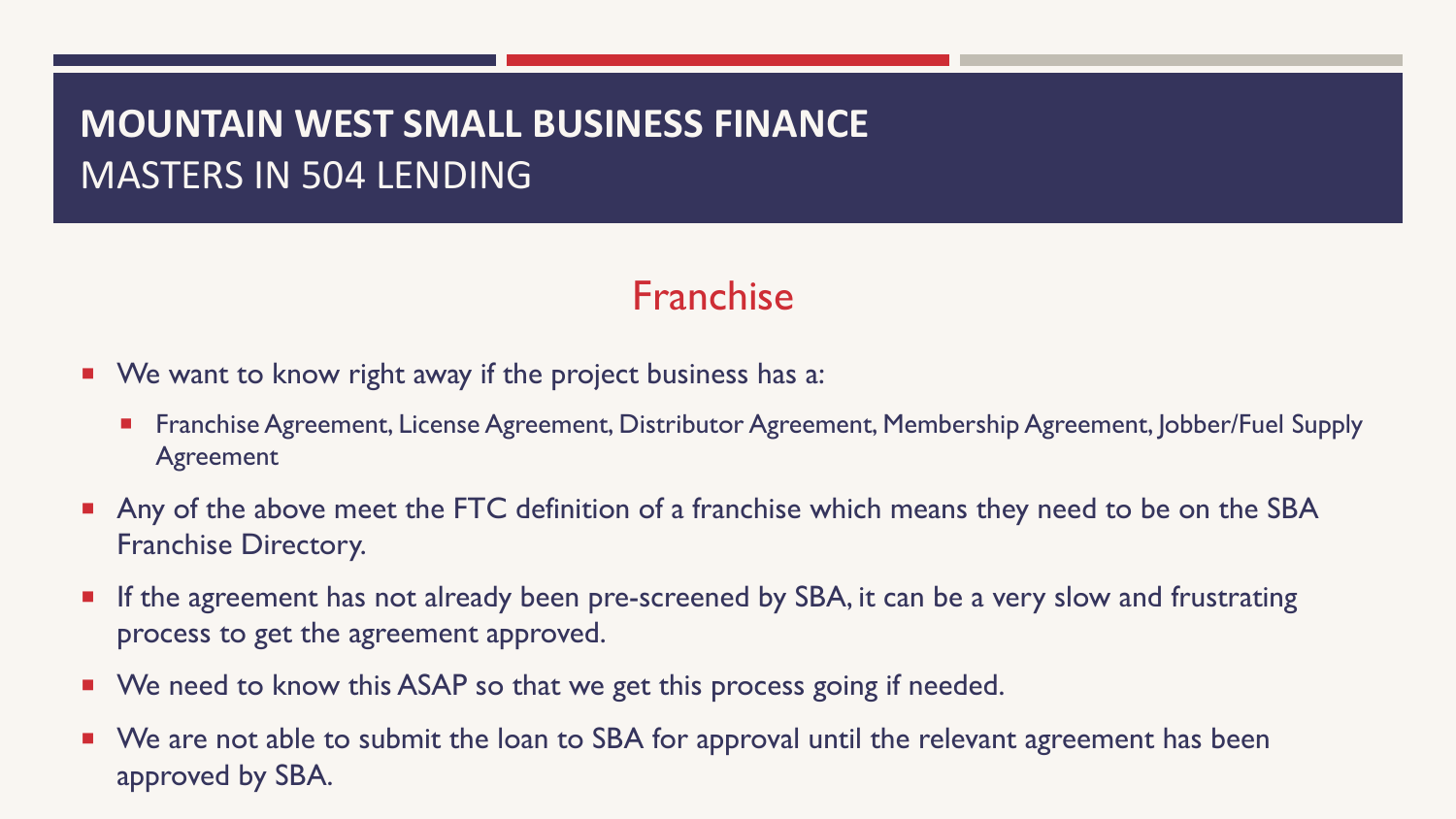# Historical Property

- If a property is 100 years old or more, resides in a historical district or is itself already determined to be historical, we have to work with SBA to clear this property for SBA approval.
- This process involves providing information to local State Historic Preservation Office (SHPO)
	- Once reviewed, the local SHPO provides us with a "No Adverse Effect" letter
	- This letter is then provided to our local SBA District Office to be reviewed by legal counsel
	- After the local counsel reviews, they make a recommendation that is then sent to SBA's Office of General Counsel
	- Finally, SBA's Office of General Counsel will state that "No Further Section 106 Review" is required
	- We cannot submit to SBA until we know that No Further Section 106 Review is required
- The sooner we can get this process started the better. It will prevent delays with our ability to submit the loan.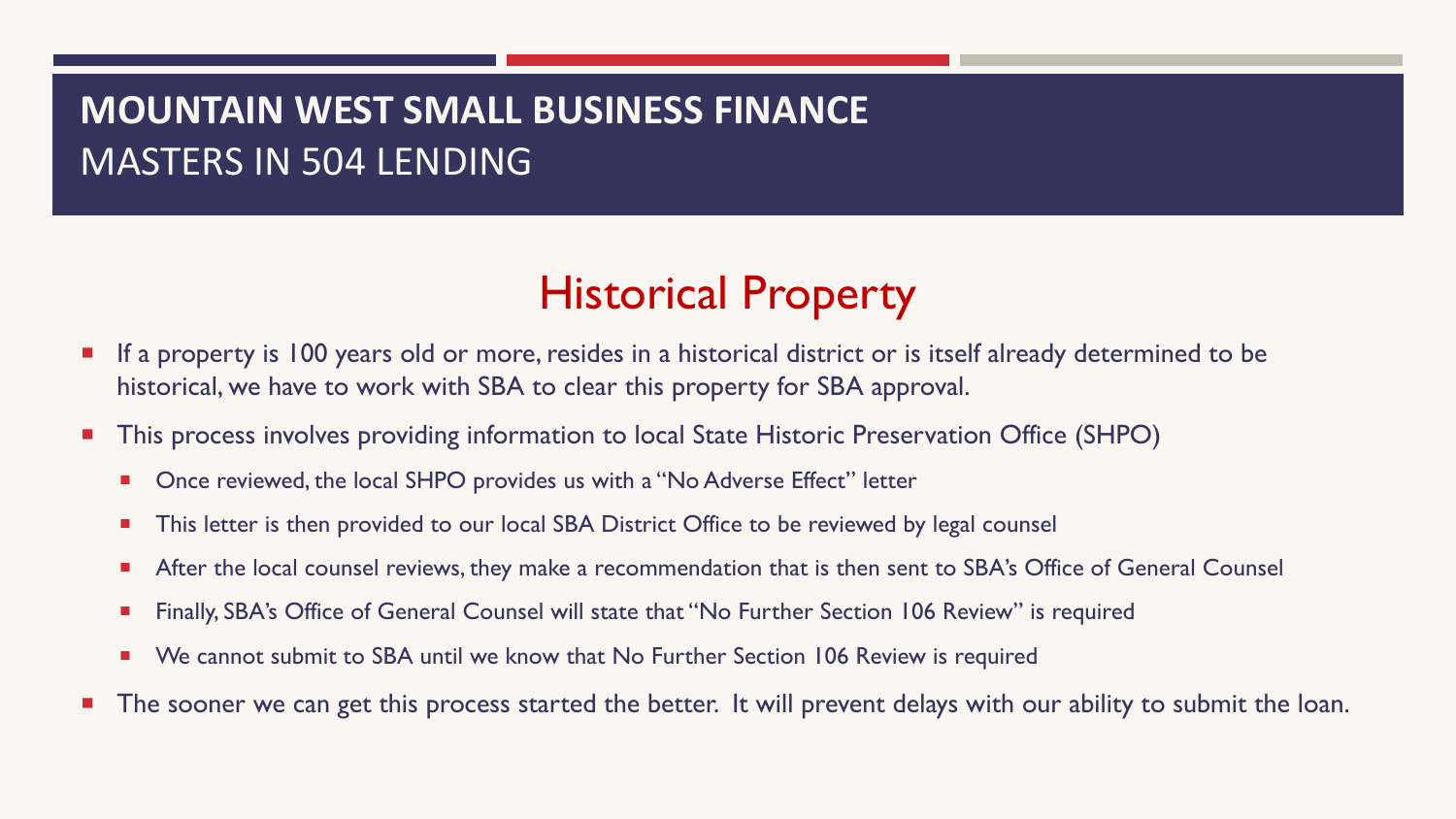## Credit Elsewhere

- We must demonstrate to SBA why the borrower needs a government guaranteed loan.
- It is helpful if we understand from you, the lender, why our assistance is needed/wanted.
- We have had loans declined in instances where SBA determined that the borrower had sufficient liquid asset to qualify for conventional financing.
- It is very helpful if we can have a conversation up front about Credit Elsewhere. We can strategize the best way to overcome a potential issue.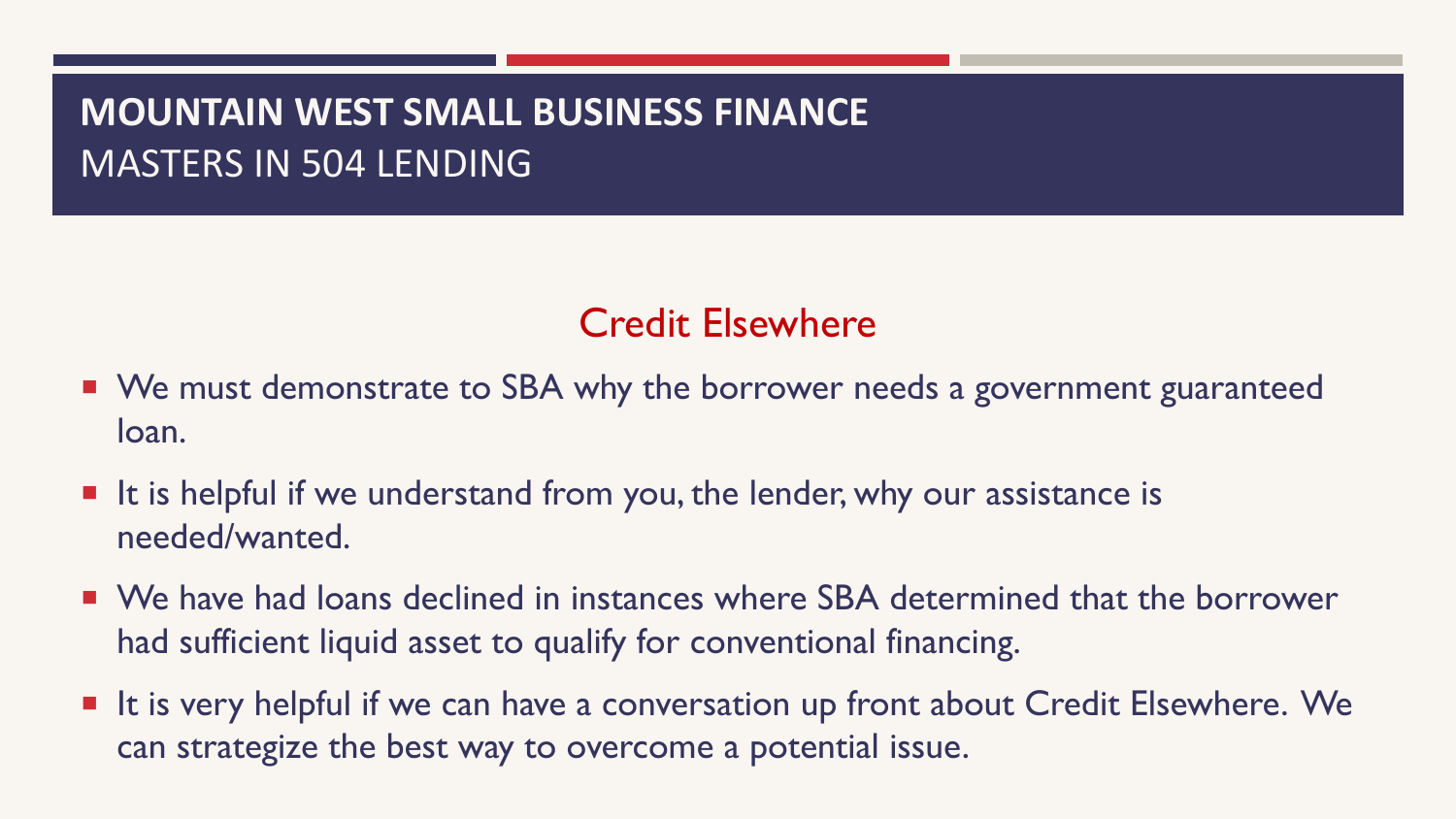### Bridge Financing

- Everyone please pay close attention to the following slides.
- Bridge financing is when the lender makes an interim loan before the loan has been approved by SBA. It can really help or it can really hurt.
- Due to the slowness of SBA and the demand of sellers to close on a property in a hot real estate market, we have seen a large uptick in bridge financing.
- **Examples of Bridge Financing:** 
	- **Short term note to purchase land**
	- **Short term note for a building** 
		- We typically see this done by a conventional lender, hard money lender or seller carryback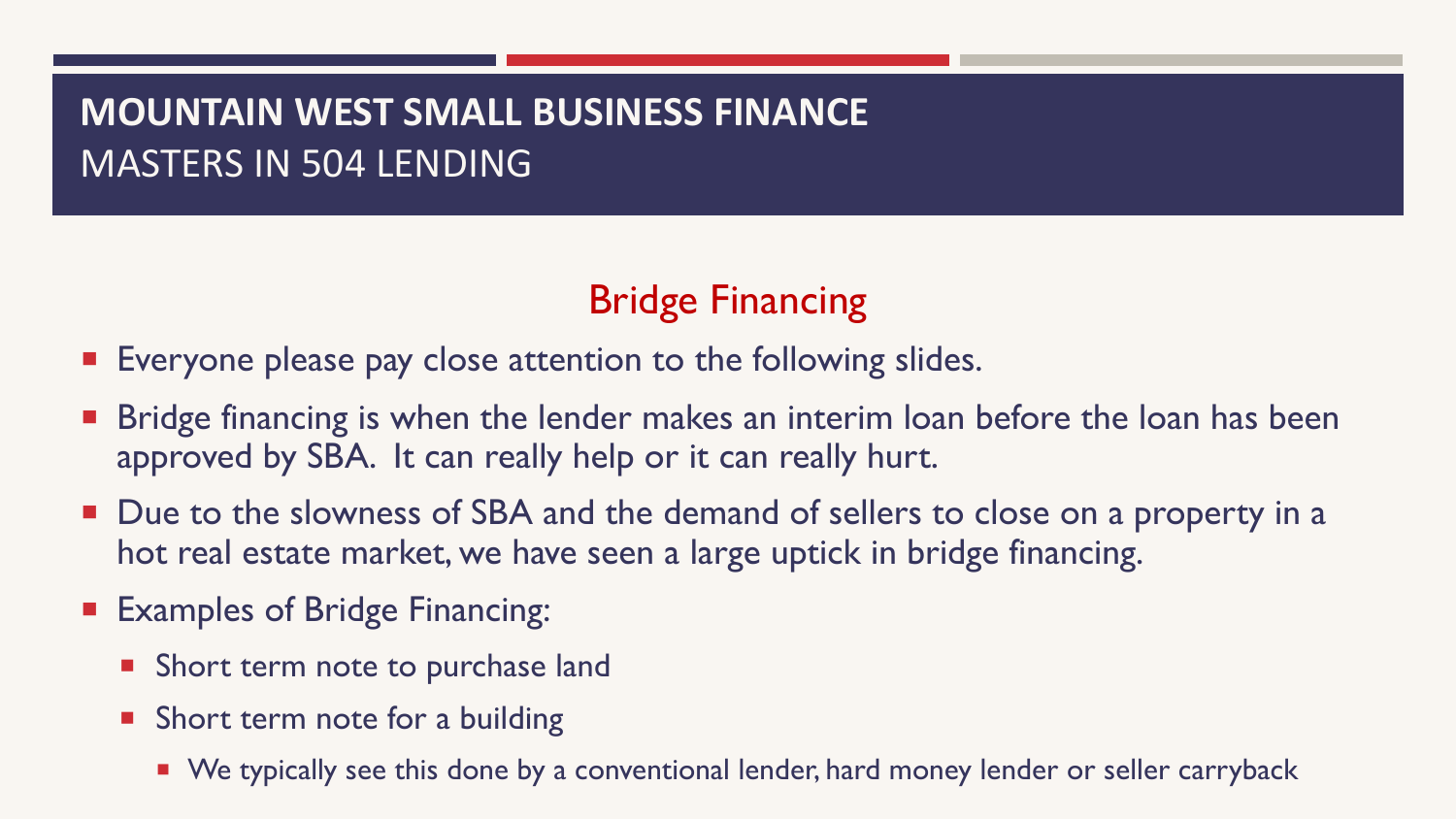## Bridge Financing Continued

- For bridge financing to be considered eligible, it must be short term.
	- **E** A term of three years or less is considered short term by the SBA.
	- **Three years or more is considered long term by the SBA.**
	- **They will NOT** make an exception for even a note that is three years and one day.
- When bridge financing is short term and eligible, we include the cost of paying off that bridge note as part of our regular 504 loan.
- When bridge financing is long term, we can usually transition the loan into one of SBA's refinance products, but not always. We have had deals die due to bridge financing not being done properly.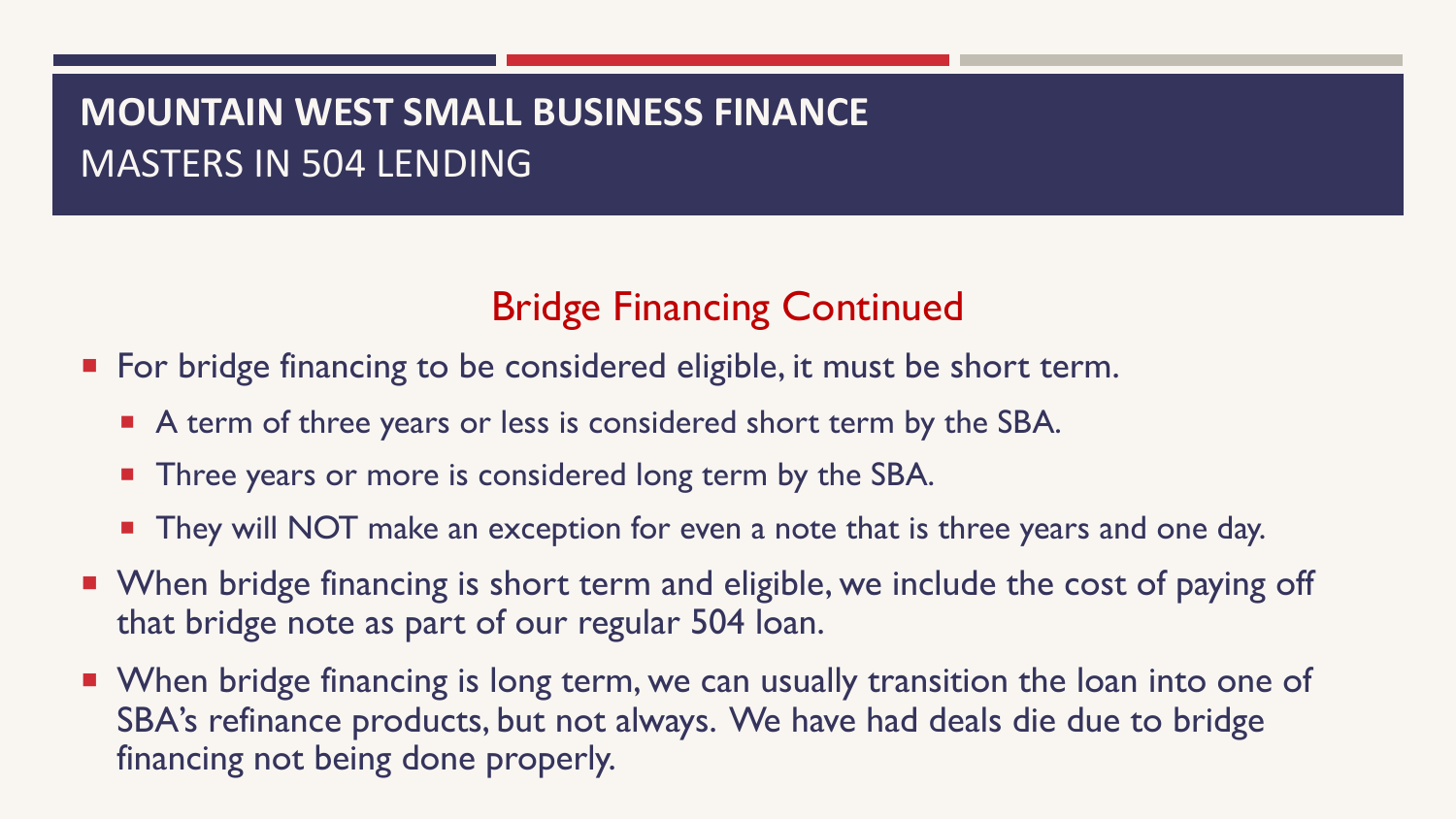#### Bridge Financing Continued

- A common problem we see is when a lender does bridge financing with two notes:
	- **One is a long-term note meant to be the Lender's perm note.**
	- **The second is short term, meant to be the interim loan eventually to be paid off by the** debenture.
	- The long-term note will be considered ineligible bridge financing and could cause delays and major problems with the loan.
- We do have a solution, but it is much easier to avoid this scenario.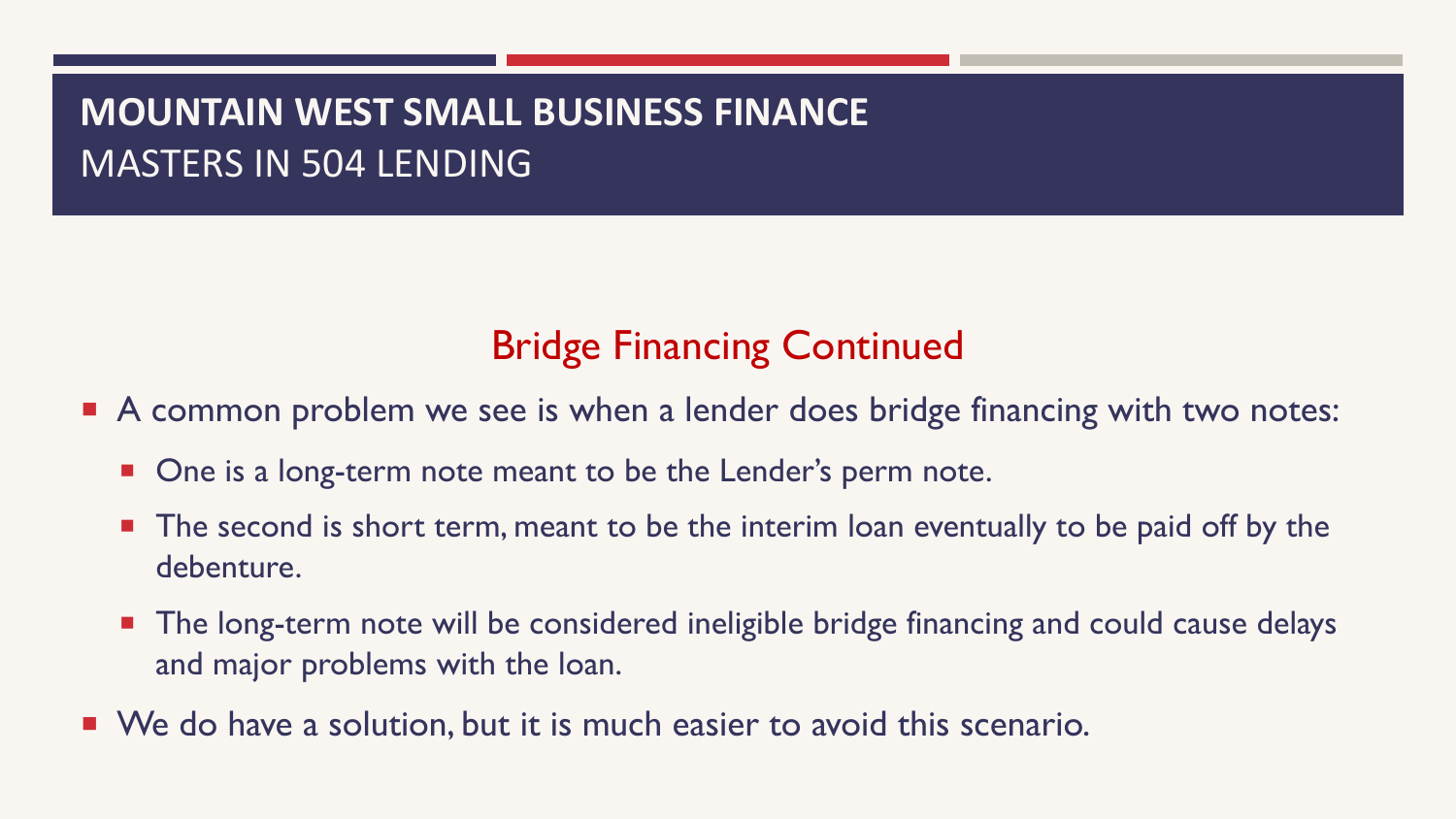### Bridge Financing Continued

- A common problem we see is when a Lender does a bridge note for a loan we are trying to refinance.
- SBA requires that any loan we refinance be seasoned for six months.
- When a lender does a bridge note for an existing loan, it will start over this sixmonth period.
- Bridge financing is NOT allowed on refinance without expansion loans.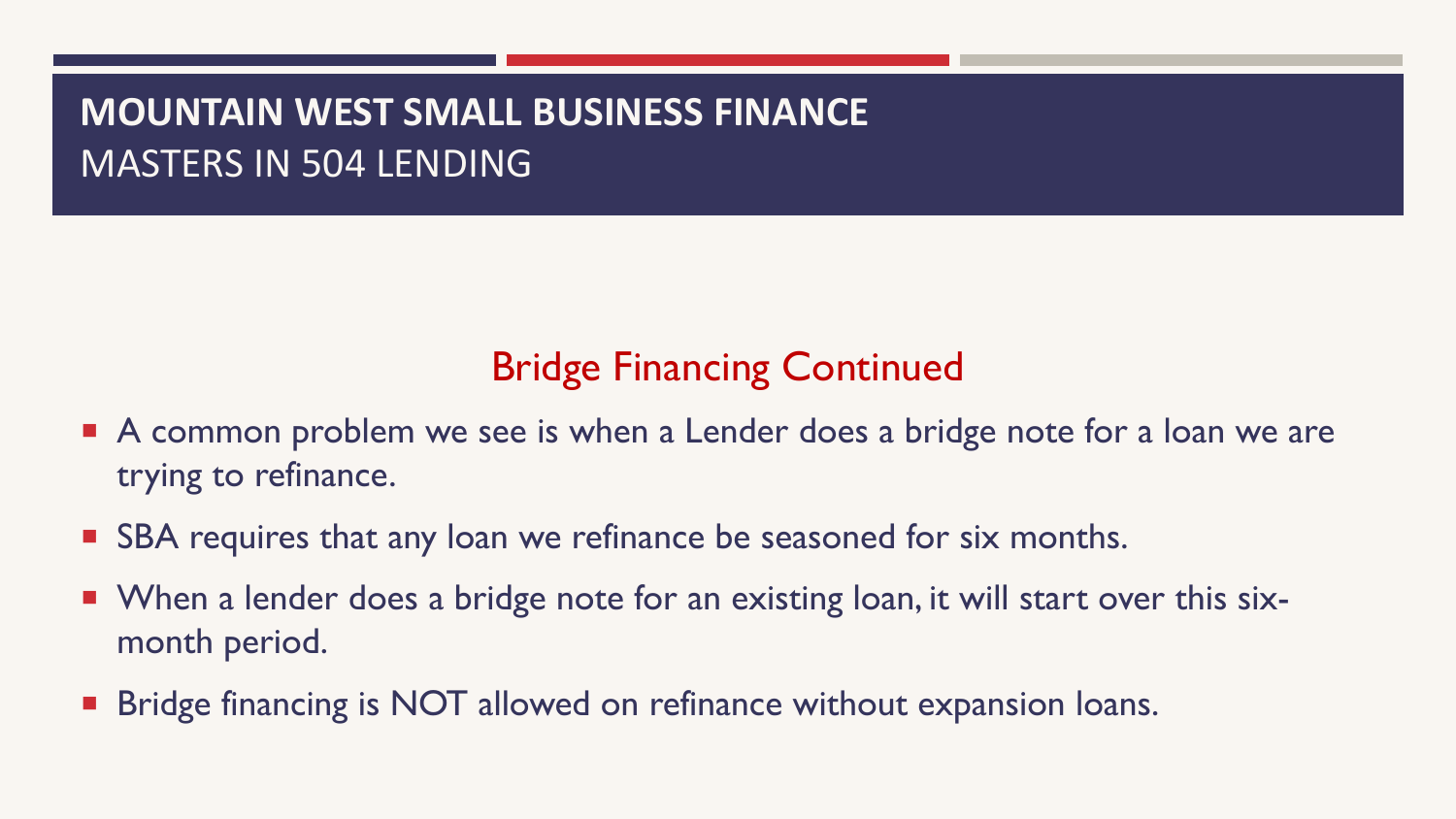#### Loan Documentation

- **MWSBF** has started requiring all borrowers to fill out our 504 Loan Application
- We have updated our application to best suit our back office processors and we have found that a loan goes through our system faster if we have our application.
- What is needed to get our loans into processing and underwriting?
	- **•** Prescreen?
- Our forms will help us detect if there is:
	- Lawsuit, bankruptcy, citizenship, or arrest issues
	- **All of these require additional documentation or information from the borrower**
- Why?
	- **E** Knowing about these early avoids potential credit and eligibility issues.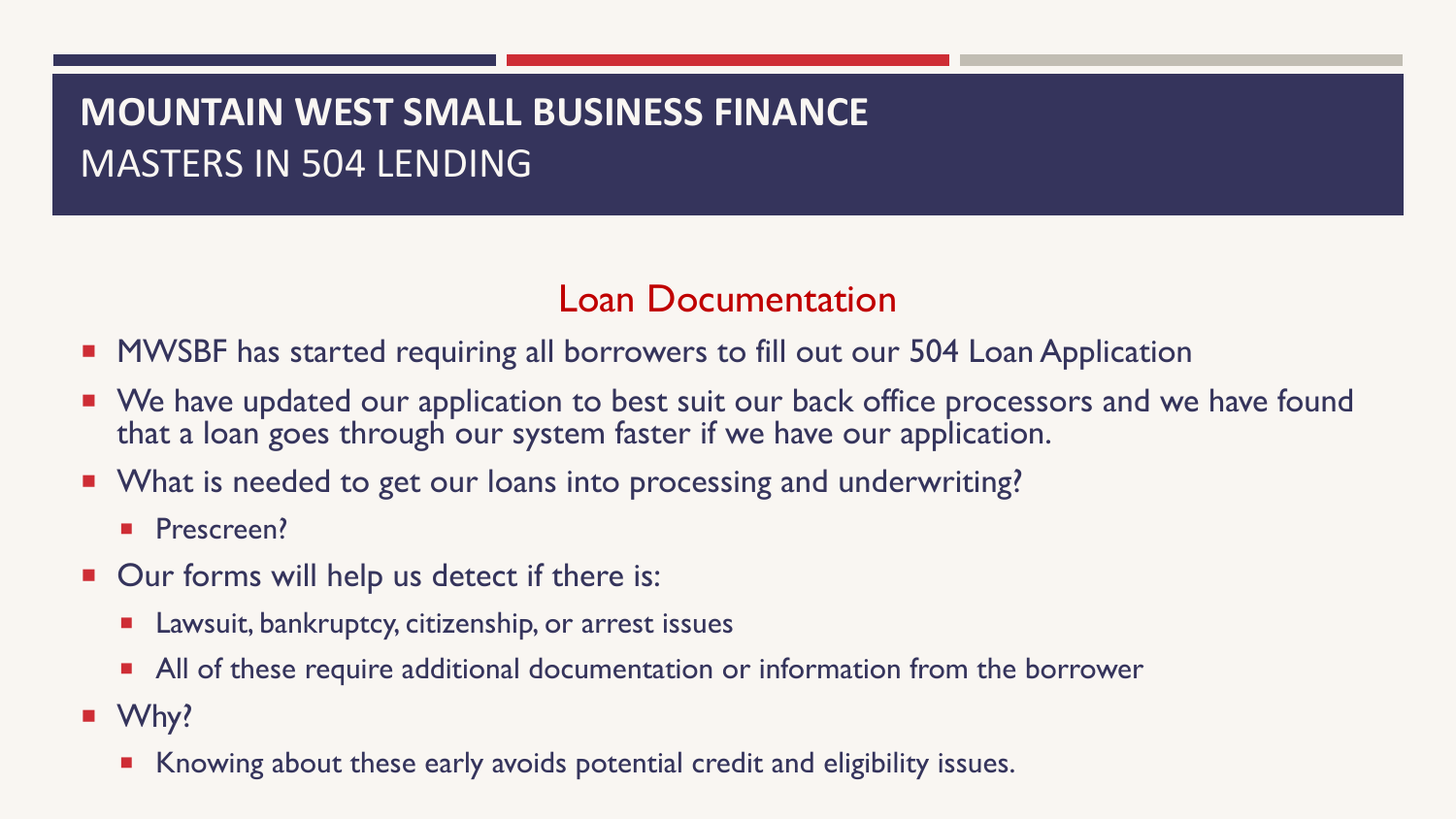#### Closing Best Practices- Certificate of Occupancy

- **If renovations/construction require a permit, this means the project has to have a** Certificate of Occupancy
- Our closing attorney requires us to contact the city to verify if there are any outstanding permits
- Our closing attorney won't prepare closing docs without the CO
- Our SBA attorneys won't allow us to close with a temporary CO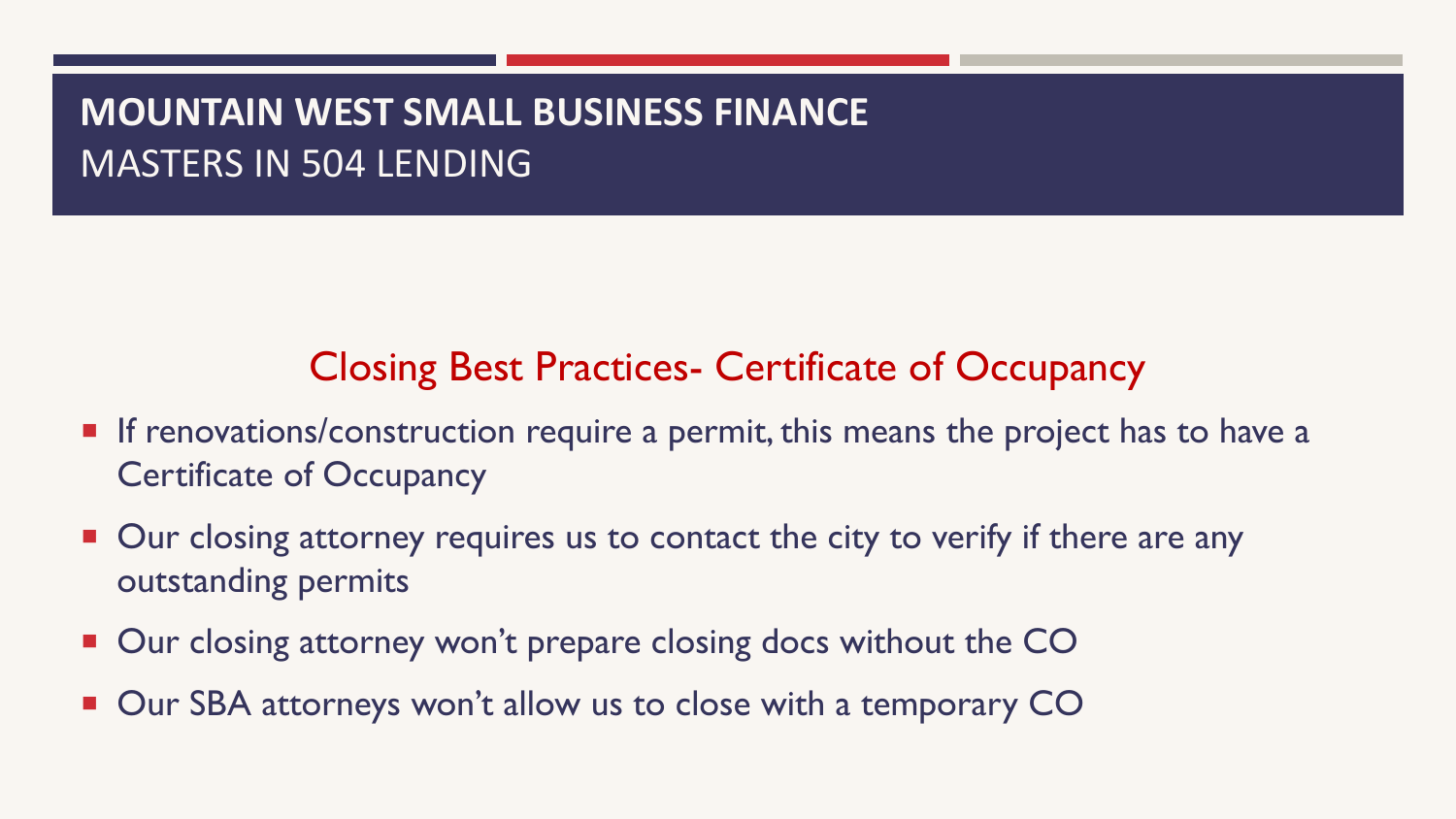### Closing Best Practices- Project Costs

- **The closing process with be faster and smoother if the Lender makes sure that their** loan amount(s) match exactly the numbers that are in the Authorization.
- We often see Notes from a Lender with different loan amounts than what was on the Authorization.
- Why?
	- Even the slightest change can result in us needing to make an amendment to our Authorization. Depending on how busy SBA is, this may take one week to one month.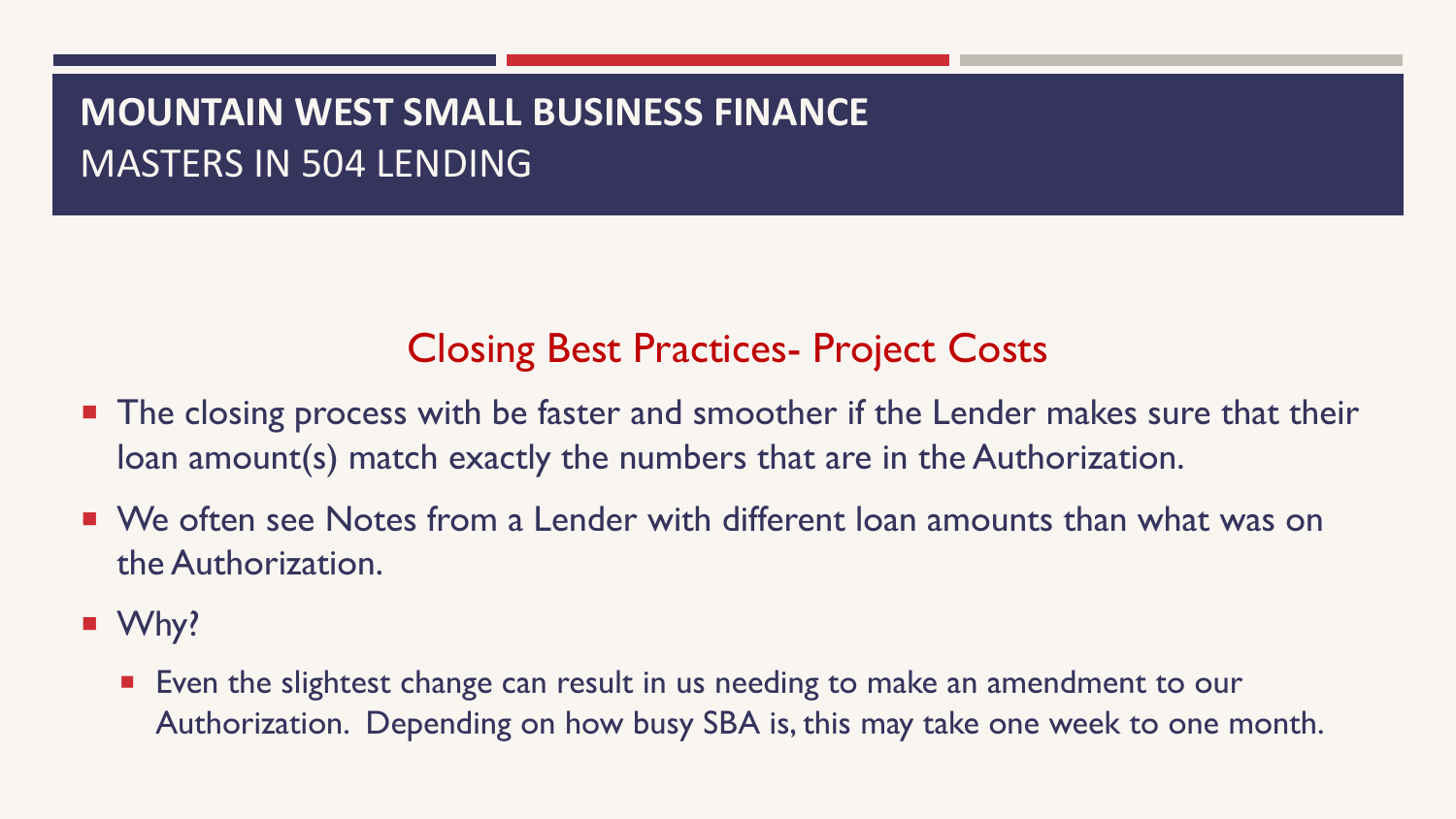# In Closing

- **Communication is Key**
- There are certain aspect of the project that we should be discussing upfront on every loan.
- **We need our application on every loan that we work on**
- Doing these things will make for a better experience for you and your borrower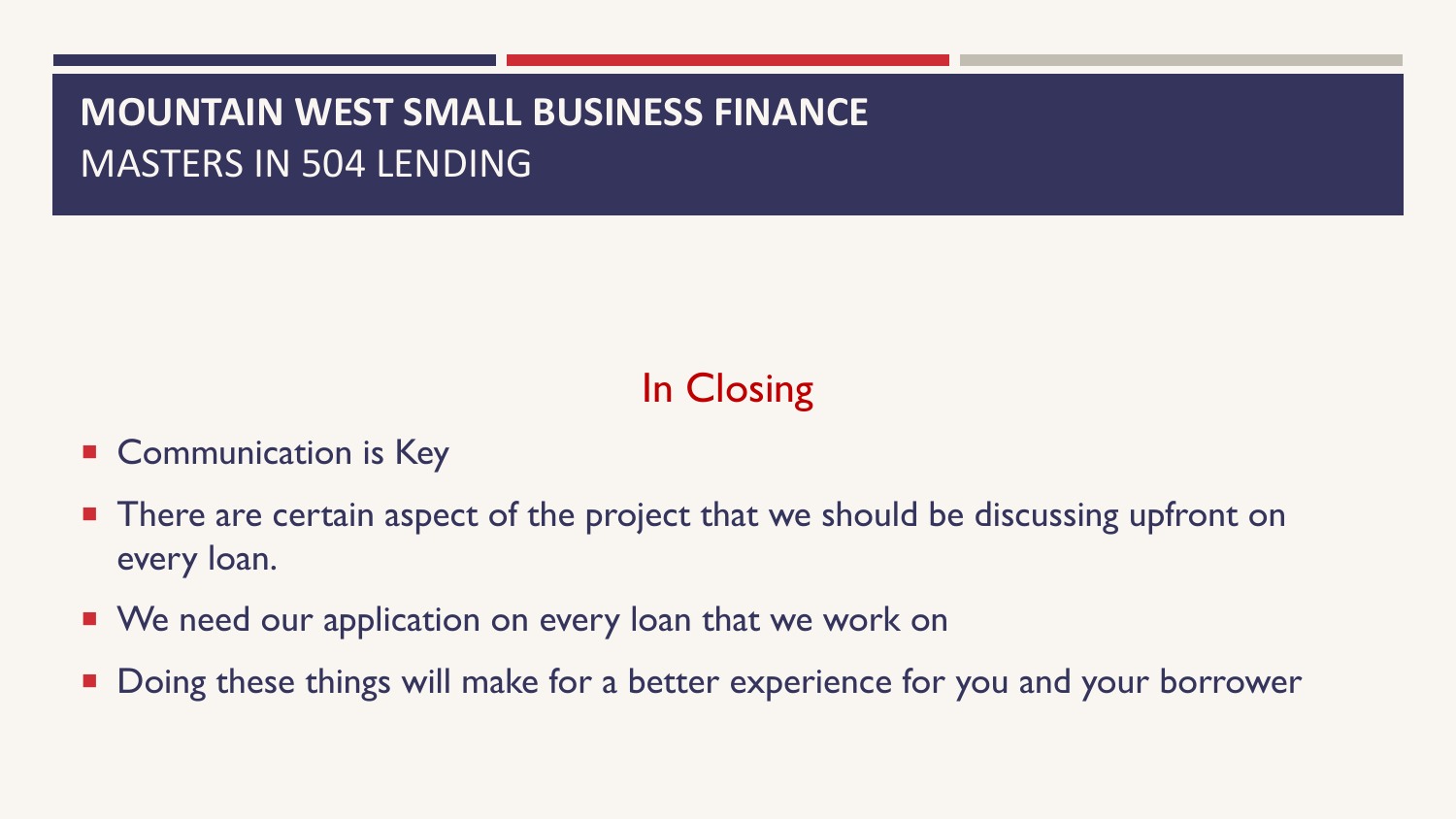#### **Please join us for our next Masters in 504 Lending Session**

- May  $26<sup>th</sup>$  at 11:00am
- **Topic: Eligibility 101**
- **Please invite all of those in your offices who have any present or potential future, role in 504 lending to attend**
- **This is a very important topic that will help you understand the basics of SBA eligibility**